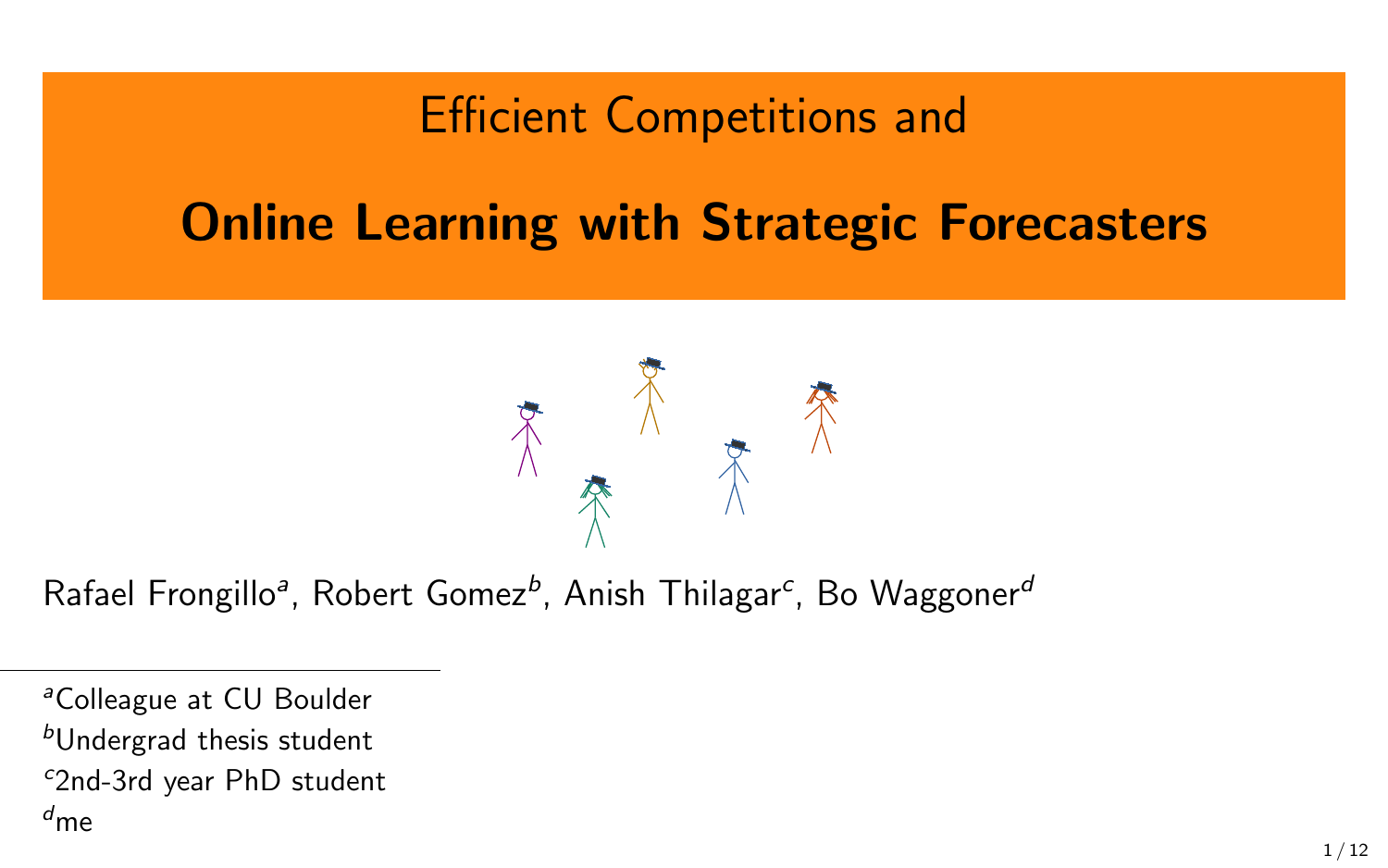## Classic online learning from expert advice

On rounds  $t = 1, \ldots, T$ :

- Expert *i* predicts  $p_{it} \in [0, 1]$
- **Algorithm chooses an expert**
- Outcome  $\omega \in \{0,1\}$ ;  $i$ 's loss is  $(\omega p_{it})^2$
- Algorithm's goal: low regret to the **best expert**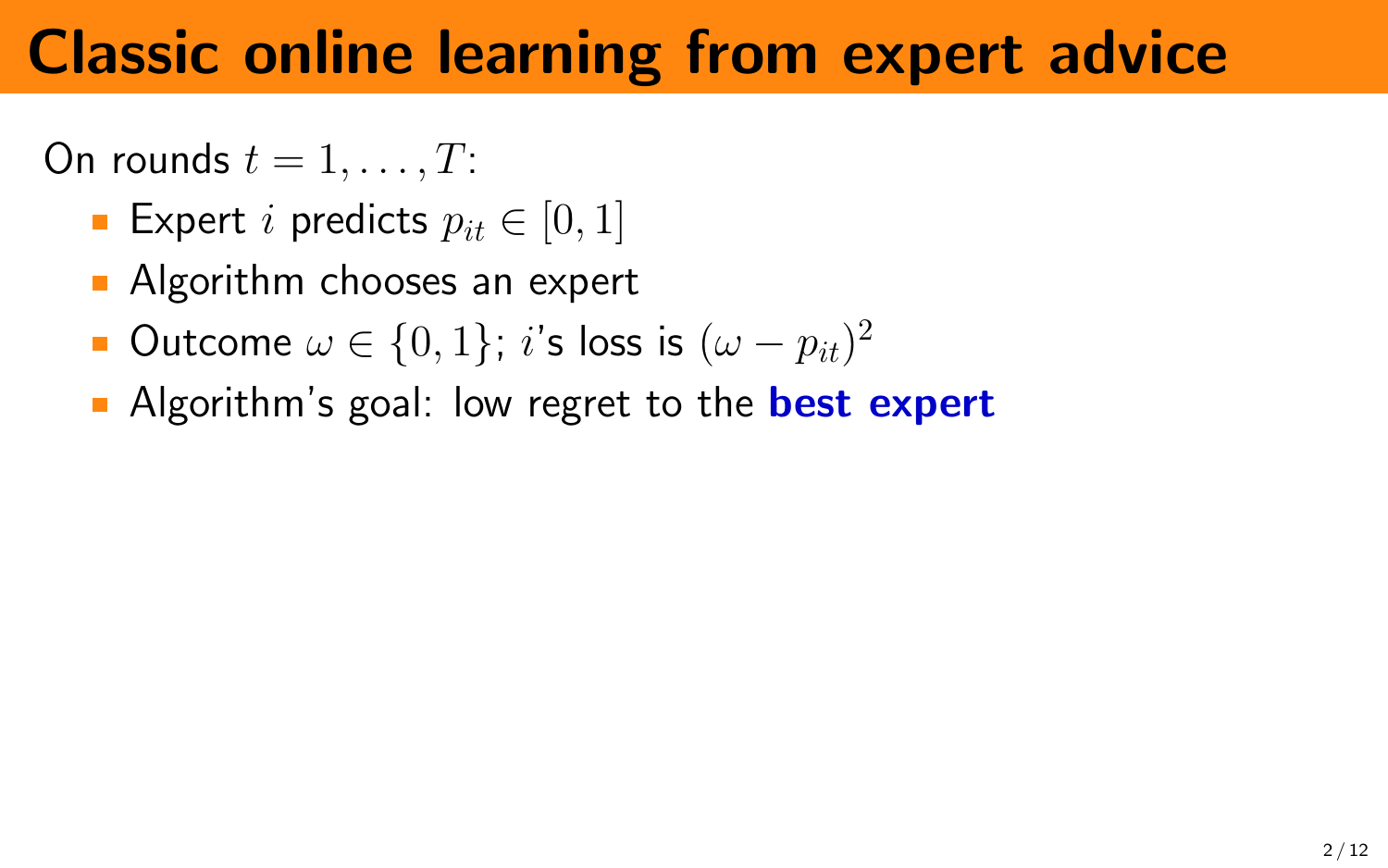## Classic online learning from expert advice

On rounds  $t = 1, \ldots, T$ :

- Expert *i* predicts  $p_{it} \in [0, 1]$
- **Algorithm chooses an expert**
- Outcome  $\omega \in \{0,1\}$ ;  $i$ 's loss is  $(\omega p_{it})^2$
- Algorithm's goal: low regret to the **best expert**

### Multiplicative weights (MW):

choose  $i$  w.prob.  $\propto e^{-\eta(\text{total loss})}$ .

**Guarantees:** Regret  $O($ √  $T).$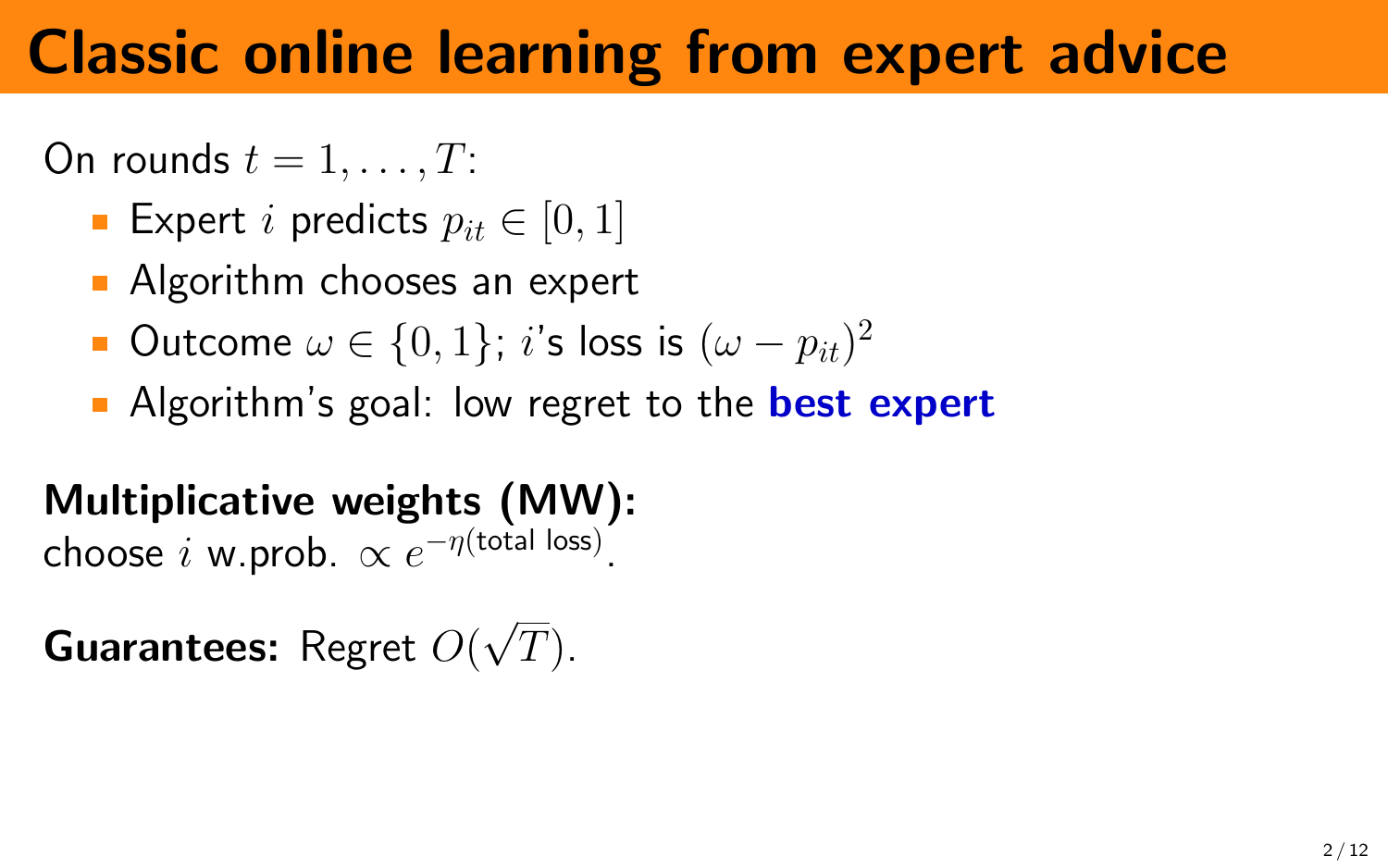# Strategic experts

Changes to model:

- Experts report some  $r_{it}$ , potentially  $\neq p_{it}$
- Experts want to be chosen, e.g. max  $\mathbb{E}[\#$  times chosen
- Strategic regret: to the best expert's knowledge still according to  $p_{it}$ 's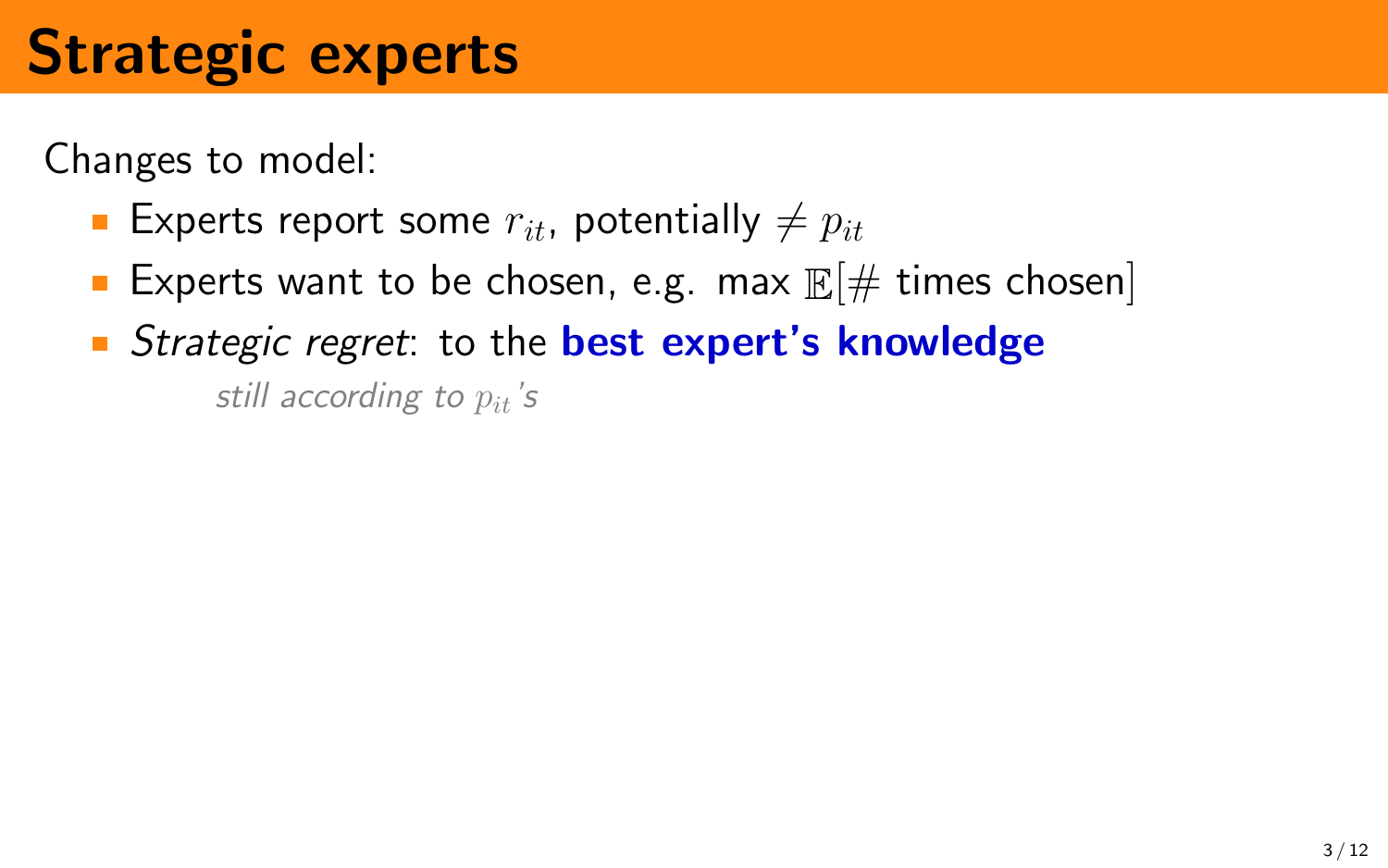# Strategic experts

Changes to model:

- Experts report some  $r_{it}$ , potentially  $\neq p_{it}$
- Experts want to be chosen, e.g. max  $\mathbb{E}[\#$  times chosen
- Strategic regret: to the best expert's knowledge still according to  $p_{i}$ 's

Question: what is the cost of strategic behavior in online learning?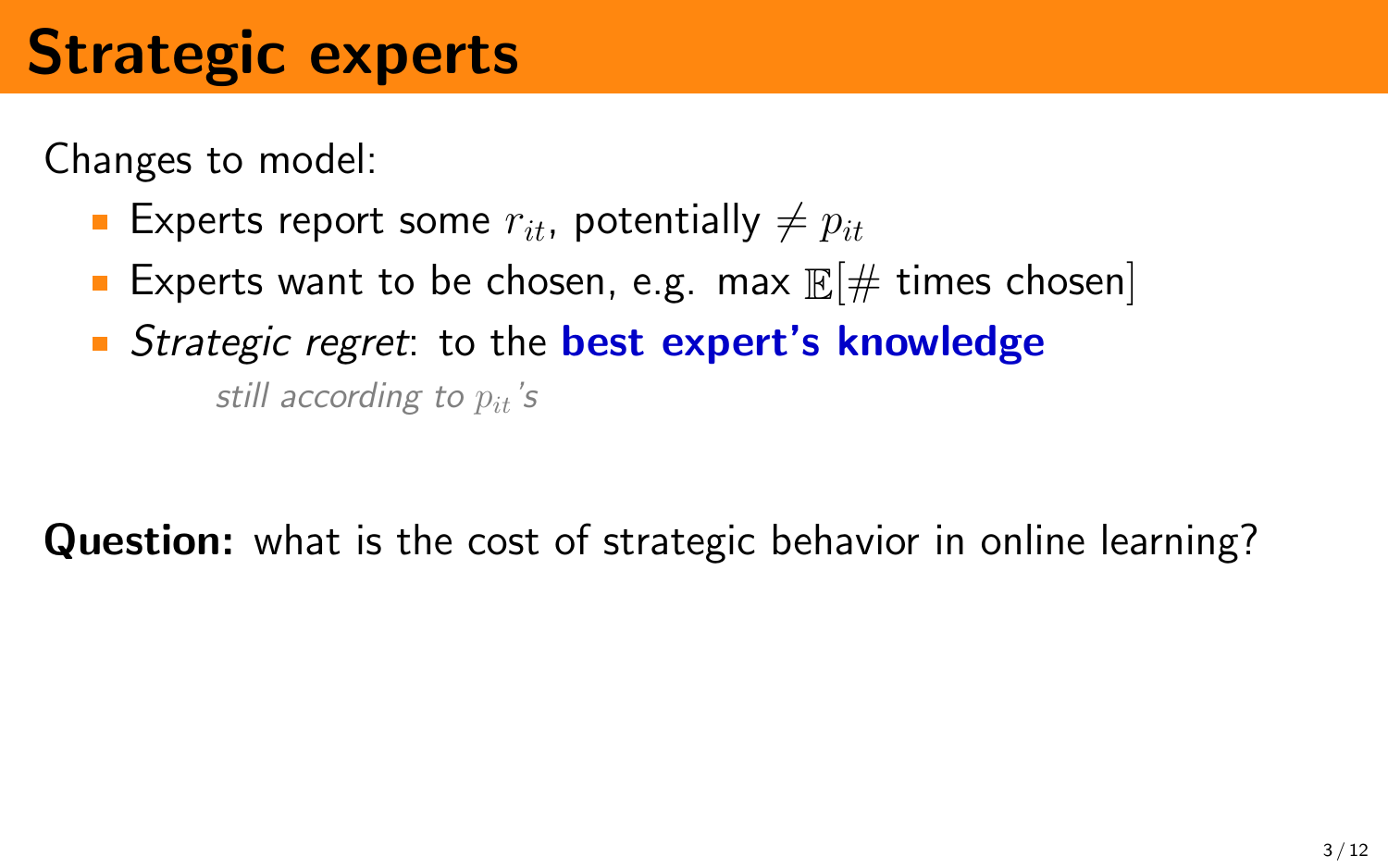### Roughgarden and Schrijvers (Neurips 2017):

experts want to maximize their (unnormalized) weight.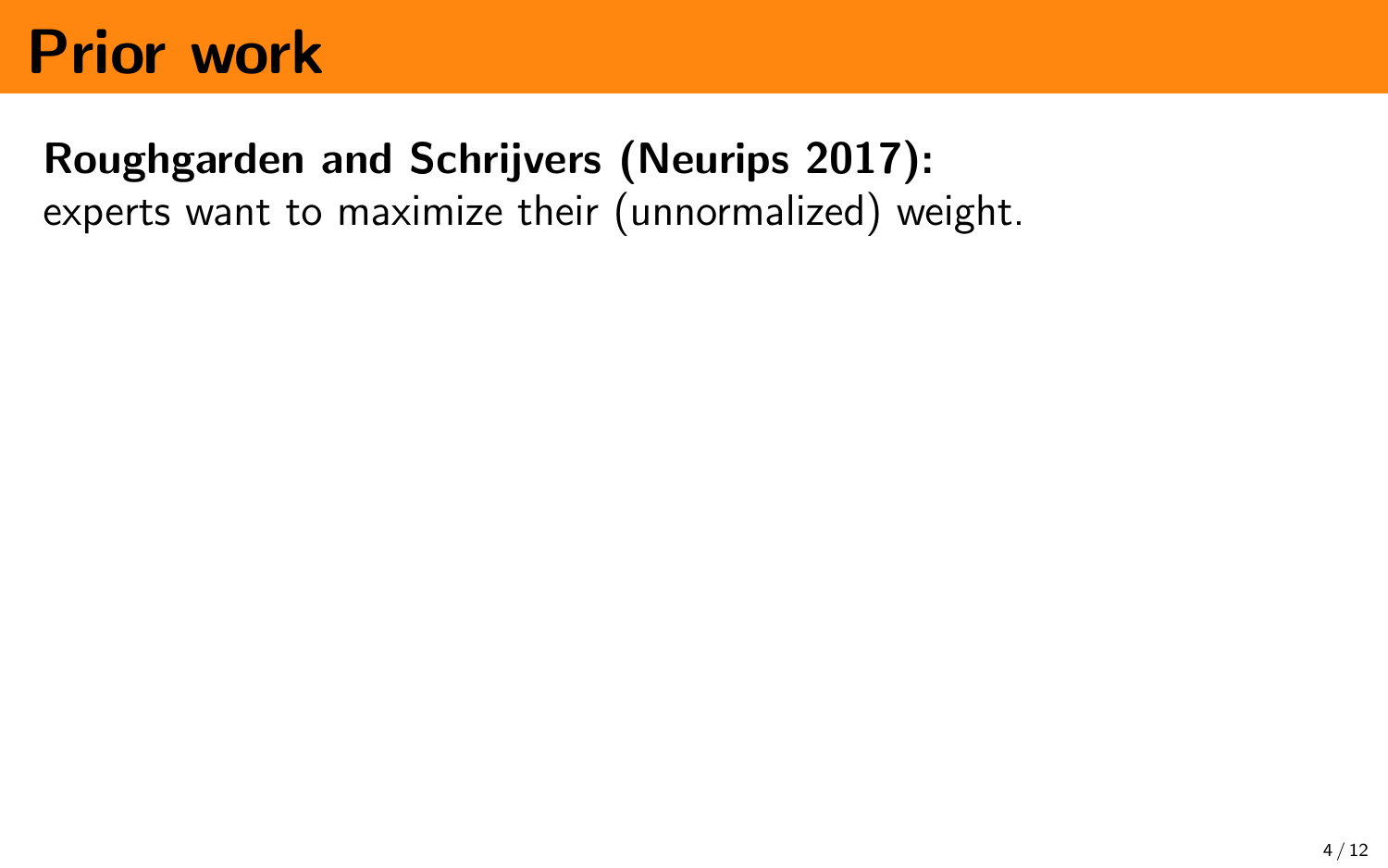#### Roughgarden and Schrijvers (Neurips 2017):

experts want to maximize their (unnormalized) weight.

#### Freeman, Pennock, Podimata, Wortman Vaughan (ICML 2020): Experts want to maximize Pr[chosen].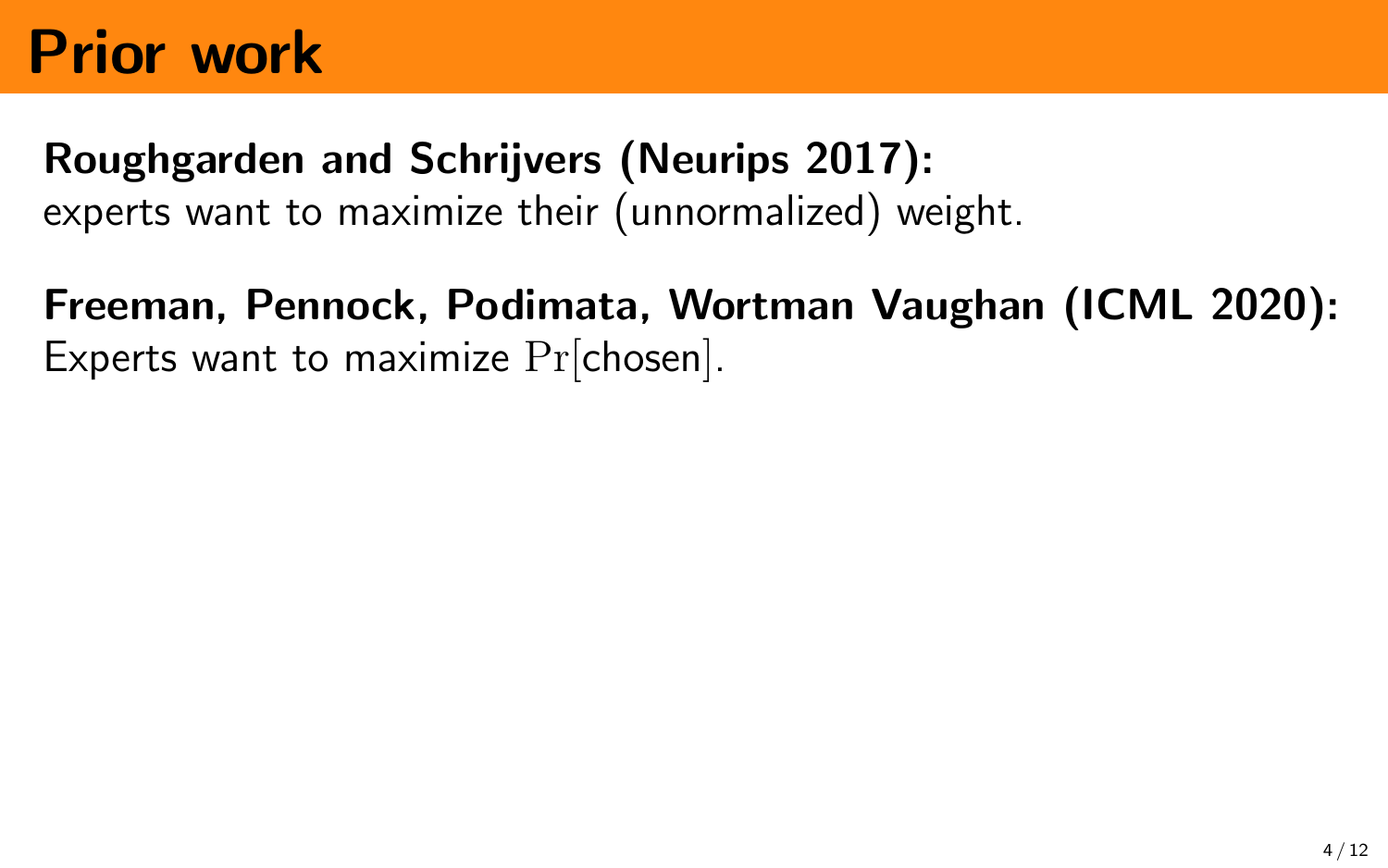# Roughgarden and Schrijvers (Neurips 2017):

experts want to maximize their (unnormalized) weight.

Freeman, Pennock, Podimata, Wortman Vaughan (ICML 2020): Experts want to maximize  $Pr[chosen]$ .

Myopic experts:  $O(\sqrt{T})$  regret truthful algorithm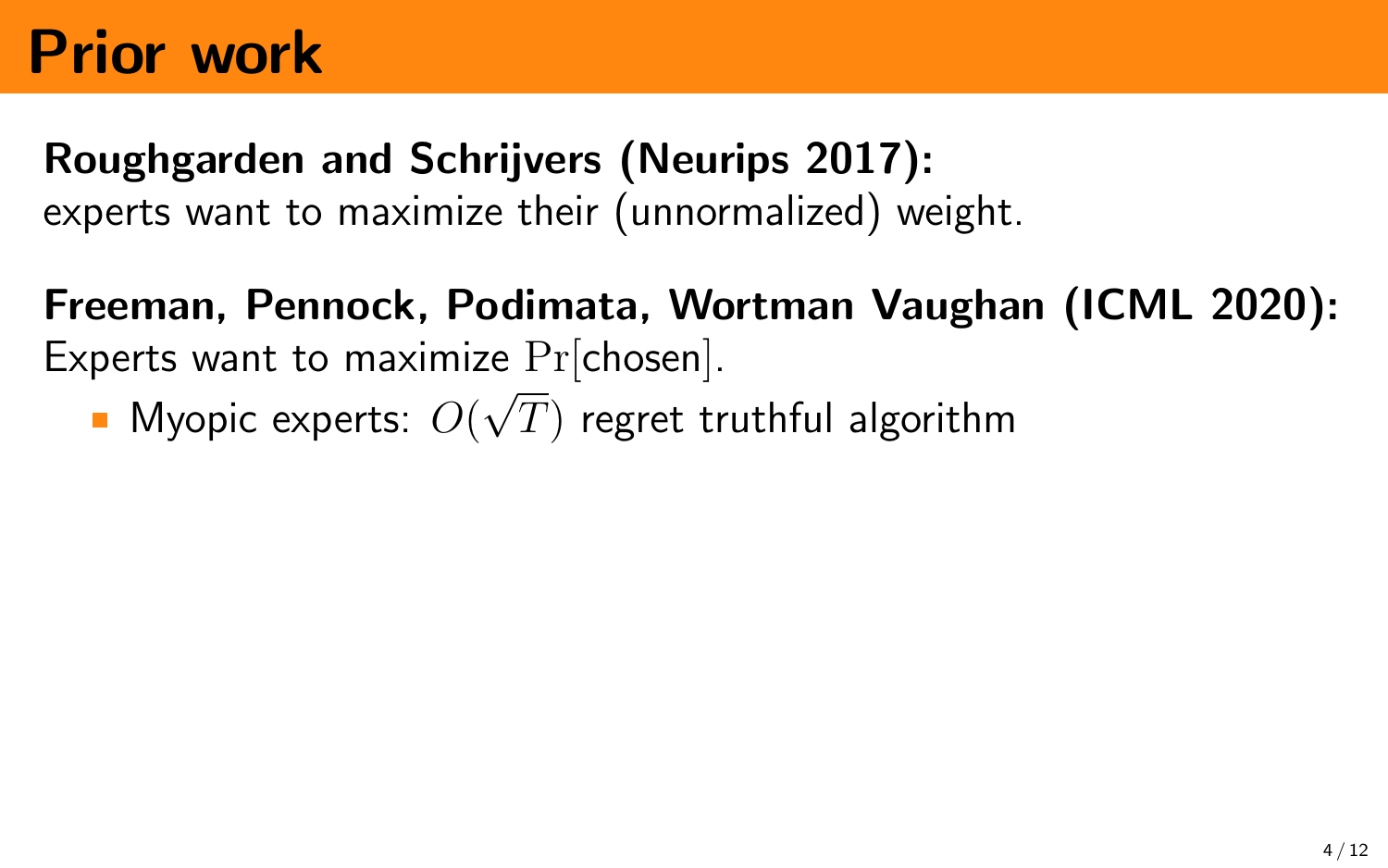#### Roughgarden and Schrijvers (Neurips 2017): experts want to maximize their (unnormalized) weight.

Freeman, Pennock, Podimata, Wortman Vaughan (ICML 2020): Experts want to maximize  $Pr[chosen]$ .

- Myopic experts:  $O(\sqrt{T})$  regret truthful algorithm
- Forward-looking experts: **open problem** (truthful algorithm, but no regret guarantee)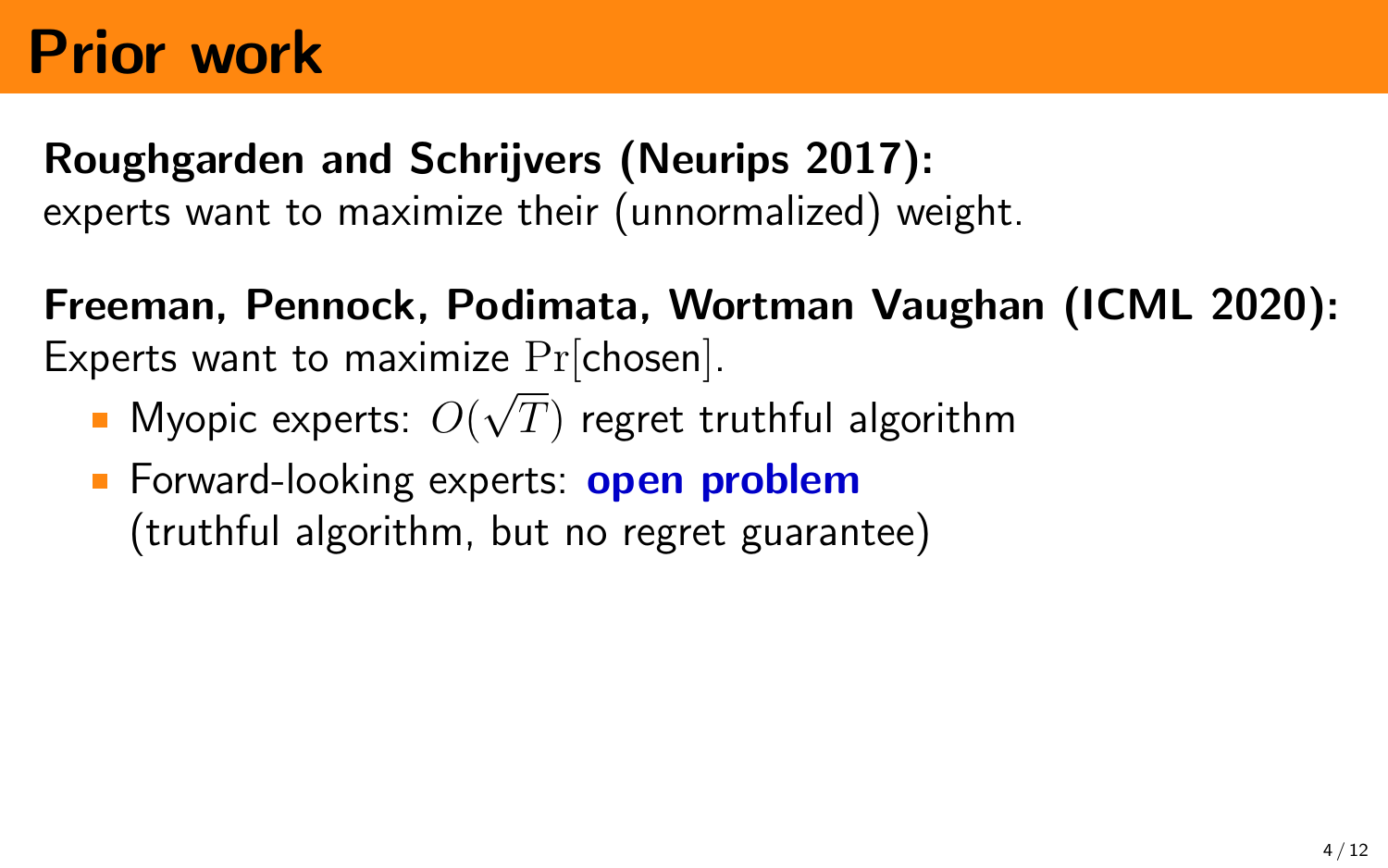One event: wagering mechs (scoring rule based) One event: wagering mecns (scoring ruie based)<br>FPPV20  $\implies$  truthful  $\sqrt{T}$  regret for **myopic agents**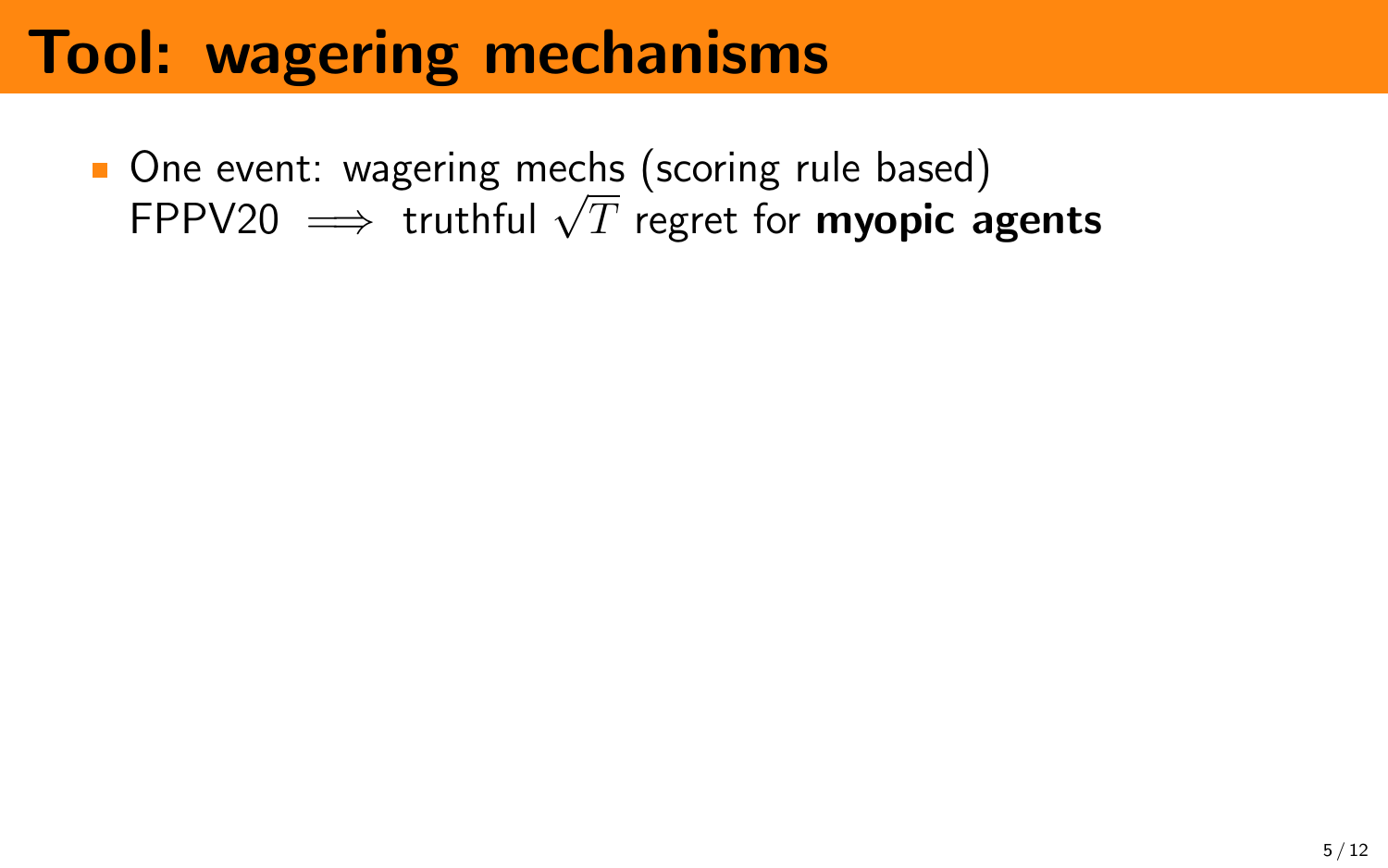- One event: wagering mechs (scoring rule based) One event: wagering mecns (scoring ruie based)<br>FPPV20  $\implies$  truthful  $\sqrt{T}$  regret for **myopic agents**
- **Sequence: forecasting competition, ELF (Witkowski et al. 2018)** FPPV20  $\implies$  truthful for **forward-looking**, regret unknown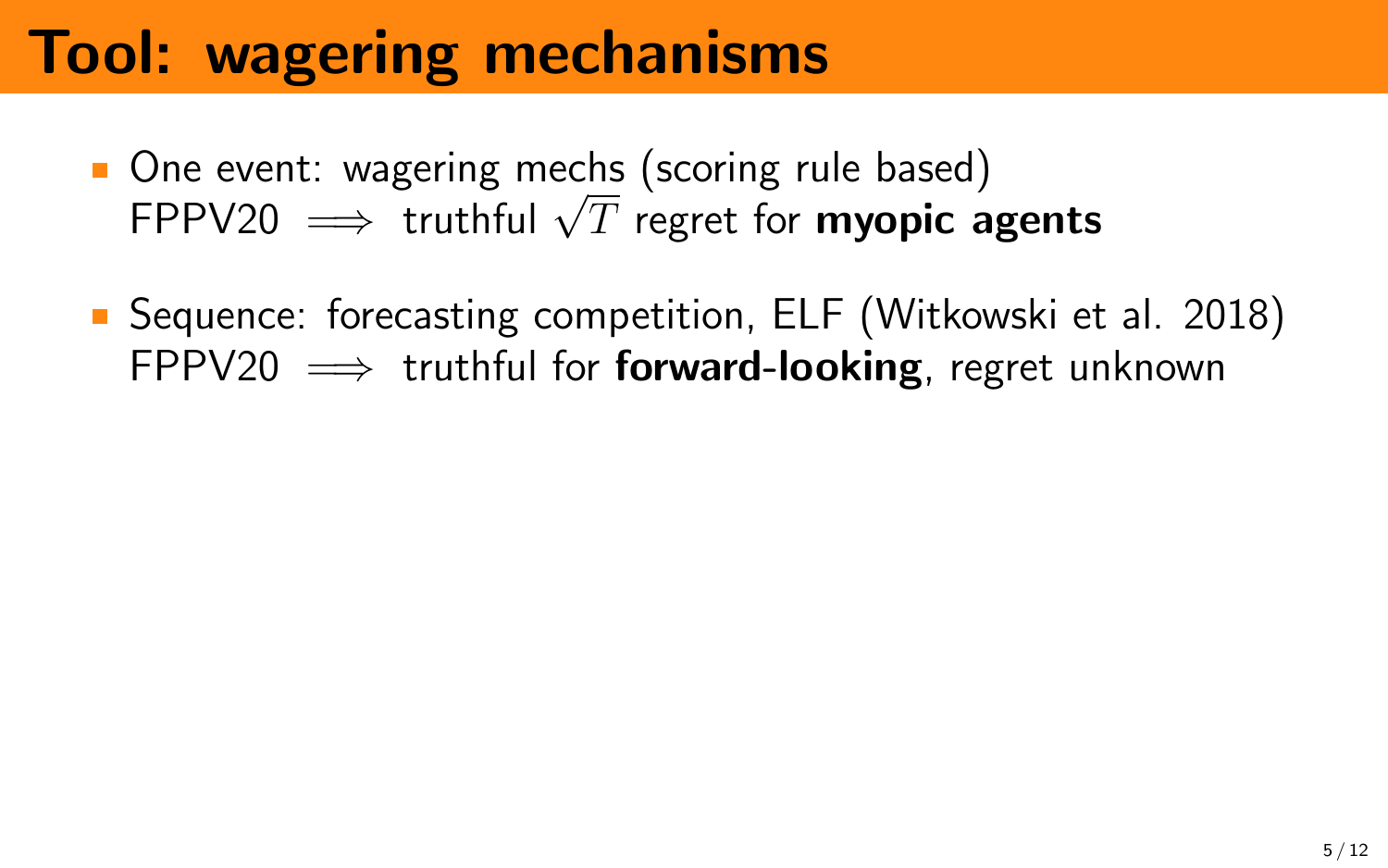- One event: wagering mechs (scoring rule based) One event: wagering mecns (scoring ruie based)<br>FPPV20  $\implies$  truthful  $\sqrt{T}$  regret for **myopic agents**
- **E** Sequence: forecasting competition, ELF (Witkowski et al. 2018) FPPV20  $\implies$  truthful for **forward-looking**, regret unknown

#### Suggested approach:

- **Find a better truthful forecasting competition**
- **Use it for online learning**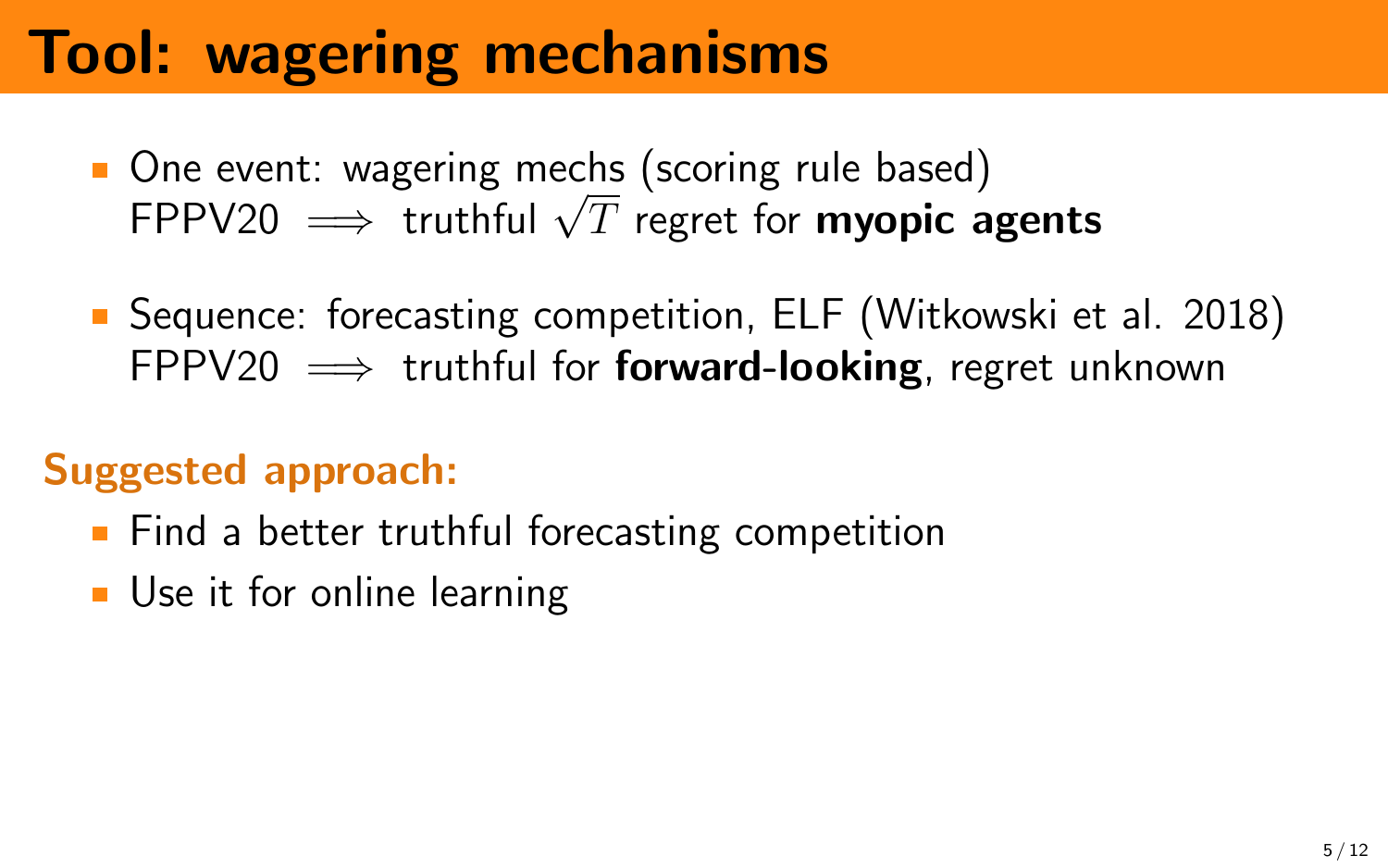- One event: wagering mechs (scoring rule based) One event: wagering mecns (scoring ruie based)<br>FPPV20  $\implies$  truthful  $\sqrt{T}$  regret for **myopic agents**
- **E** Sequence: forecasting competition, ELF (Witkowski et al. 2018) FPPV20  $\implies$  truthful for **forward-looking**, regret unknown

#### Suggested approach:

- **Find a better truthful forecasting competition**
- Use it for online learning

**But:** we don't know how.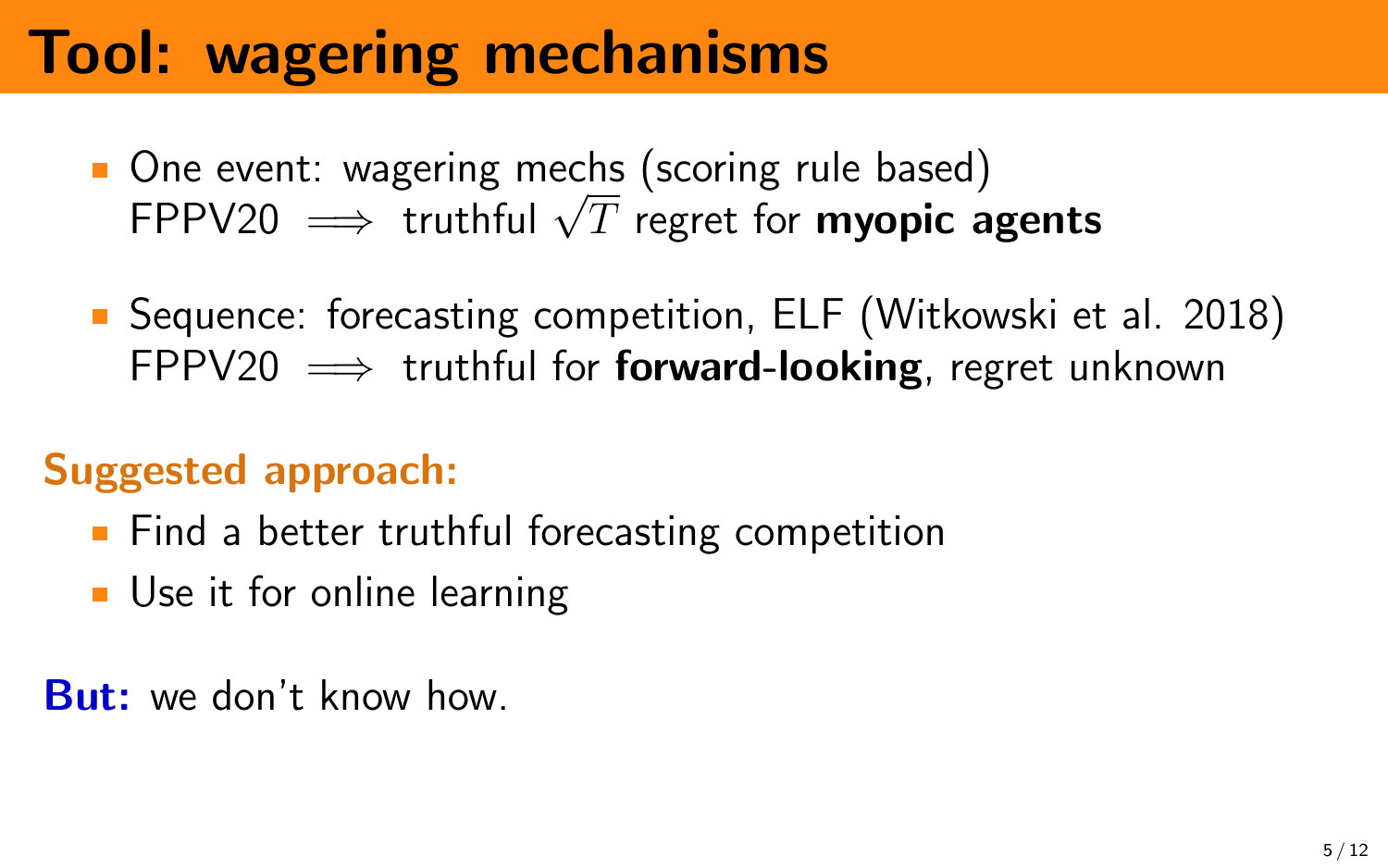Algorithm:

1 Take multiplicative weights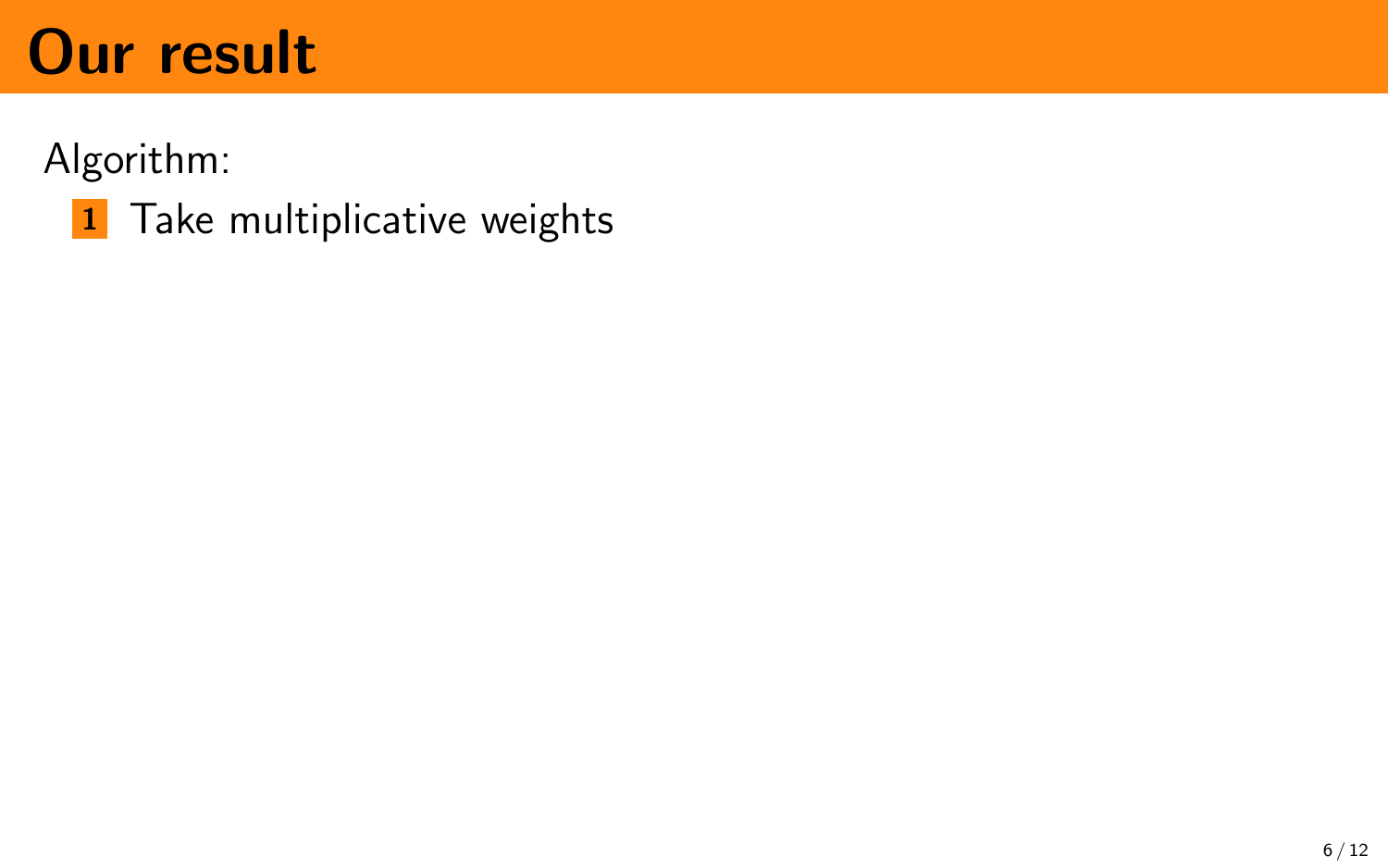#### Algorithm:

- 1 Take multiplicative weights
- 2 Run it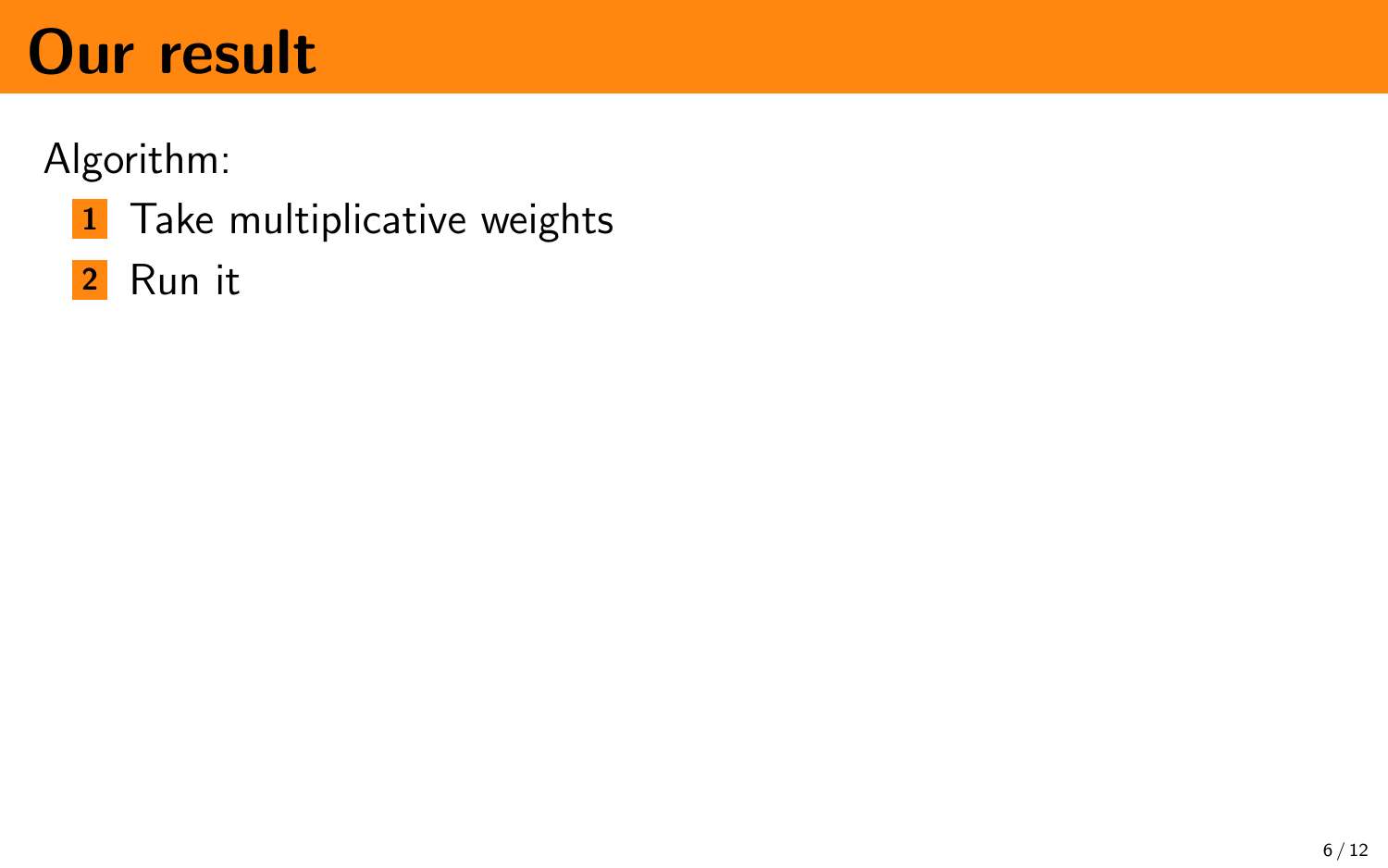Algorithm:

**1** Take multiplicative weights

2 Run it

#### Theorem MW achieves O( √ T) strategic regret.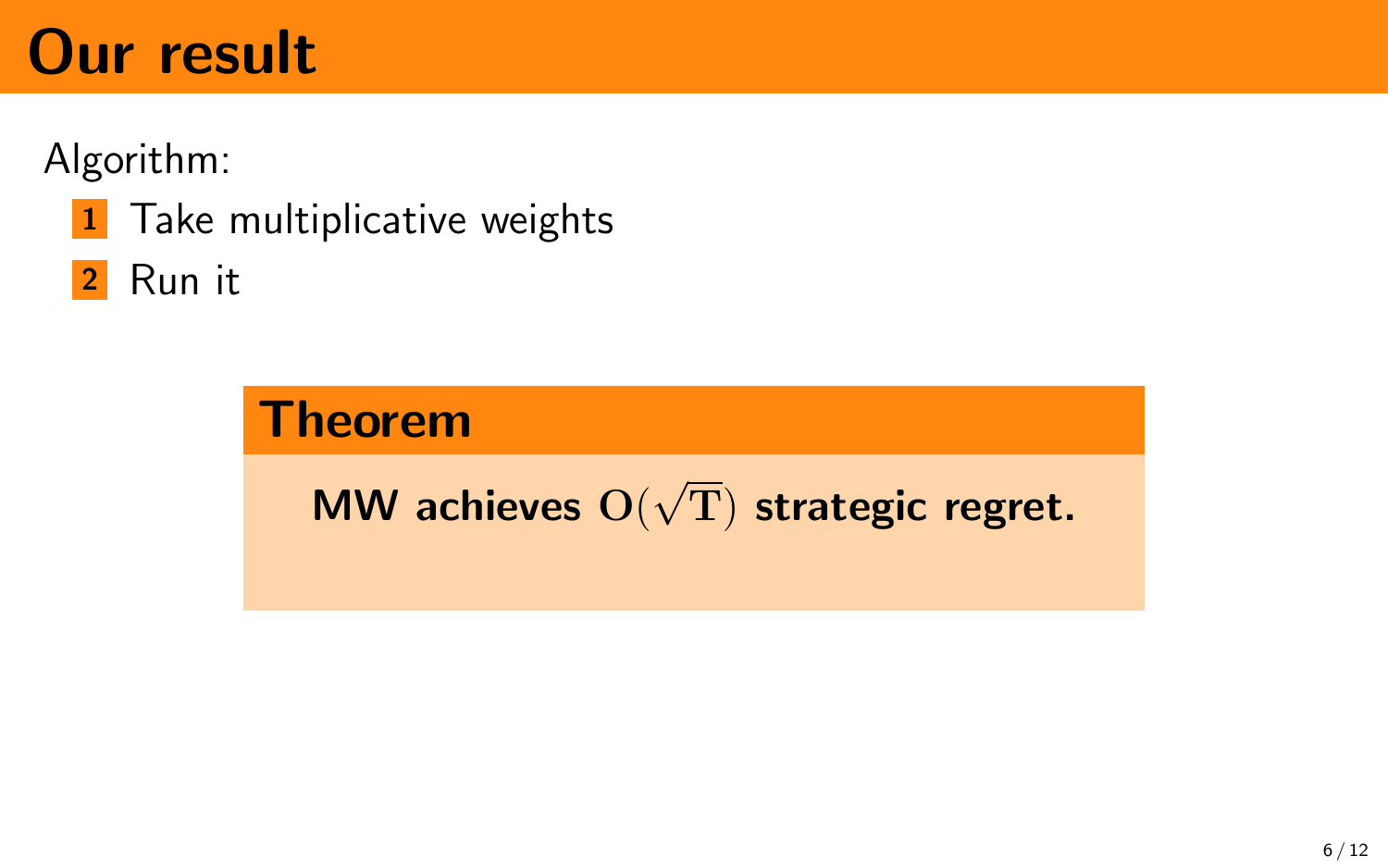Algorithm:

**1** Take multiplicative weights

2 Run it



Solution concept? In equilibrium?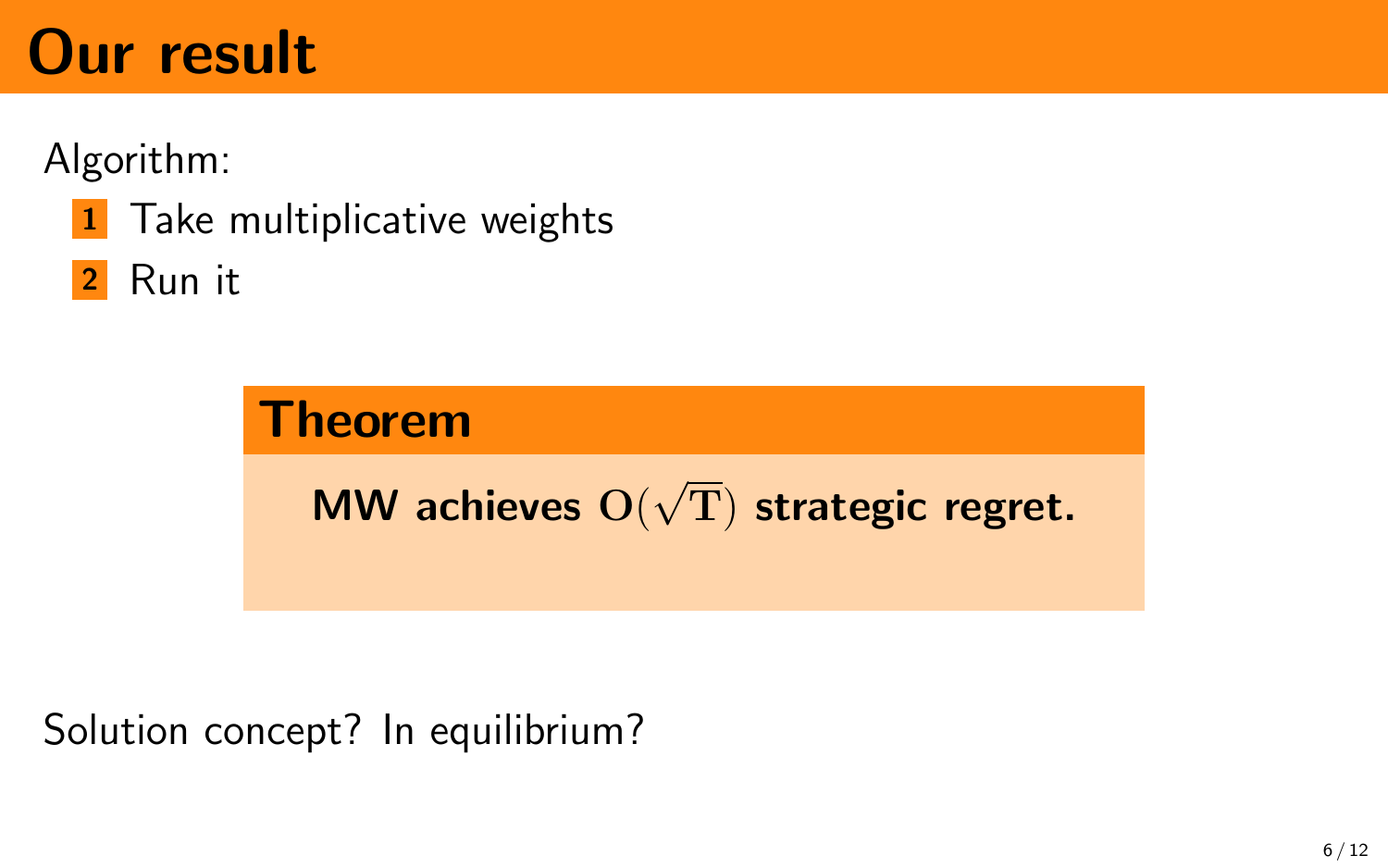Algorithm:

**1** Take multiplicative weights

<sup>2</sup> Run it

#### **Theorem**

MW achieves O( √ T) strategic regret when experts play undominated strategies.

(more discussion at the end)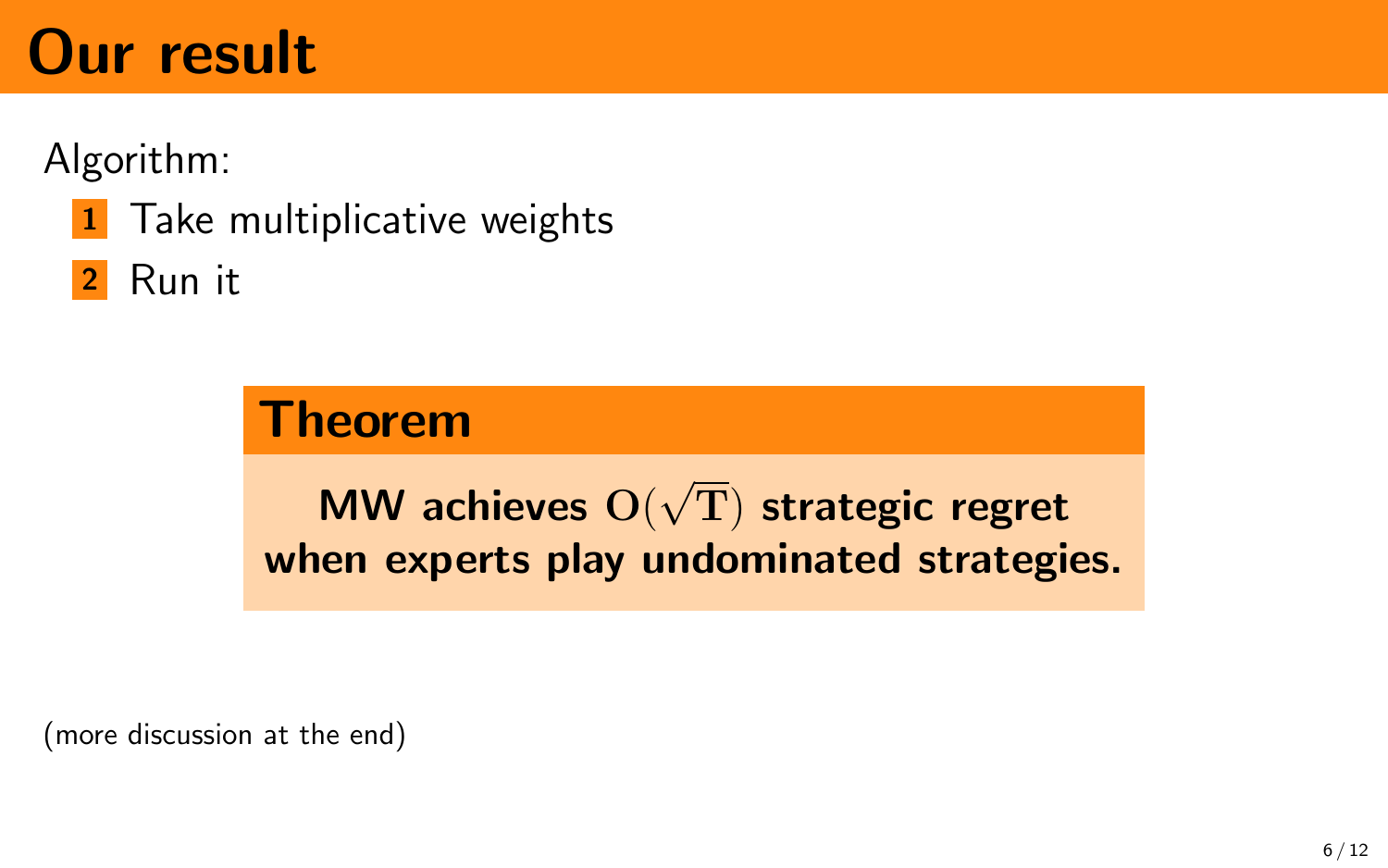#### $(1)$  MW with  $\eta = O(1/3)$  $\sqrt{T})$  has  $\sqrt{T}$  regret to  $\bm{\mathsf{reports}}.$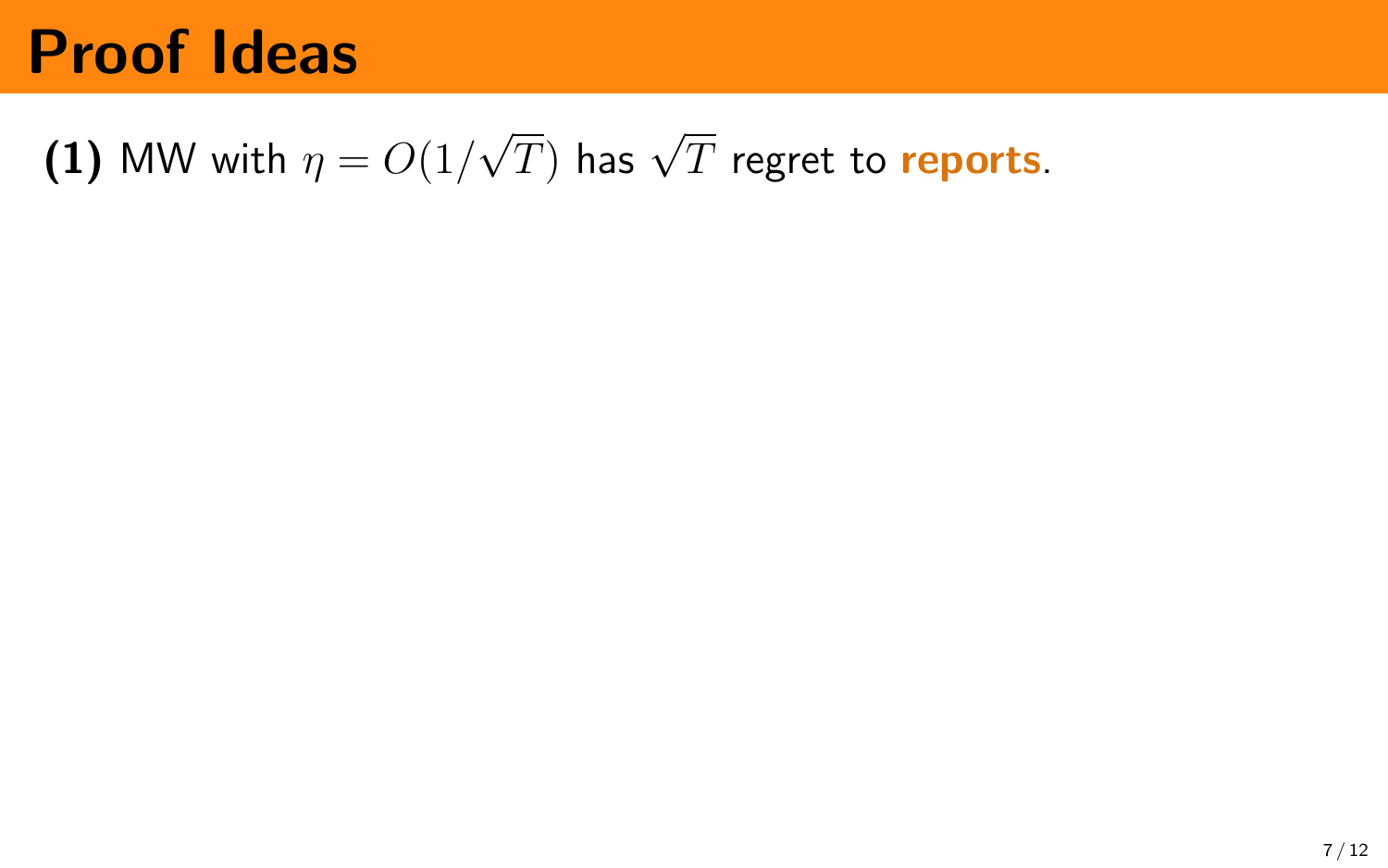(1) MW with 
$$
\eta = O(1/\sqrt{T})
$$
 has  $\sqrt{T}$  regret to **reports**.

### **Definition**

A mechanism is  $\gamma$ -approximately truthful if for all undominated strategies  $r_i$ ,  $|r_{it} - p_{it}| \leq \gamma$  for all  $t.$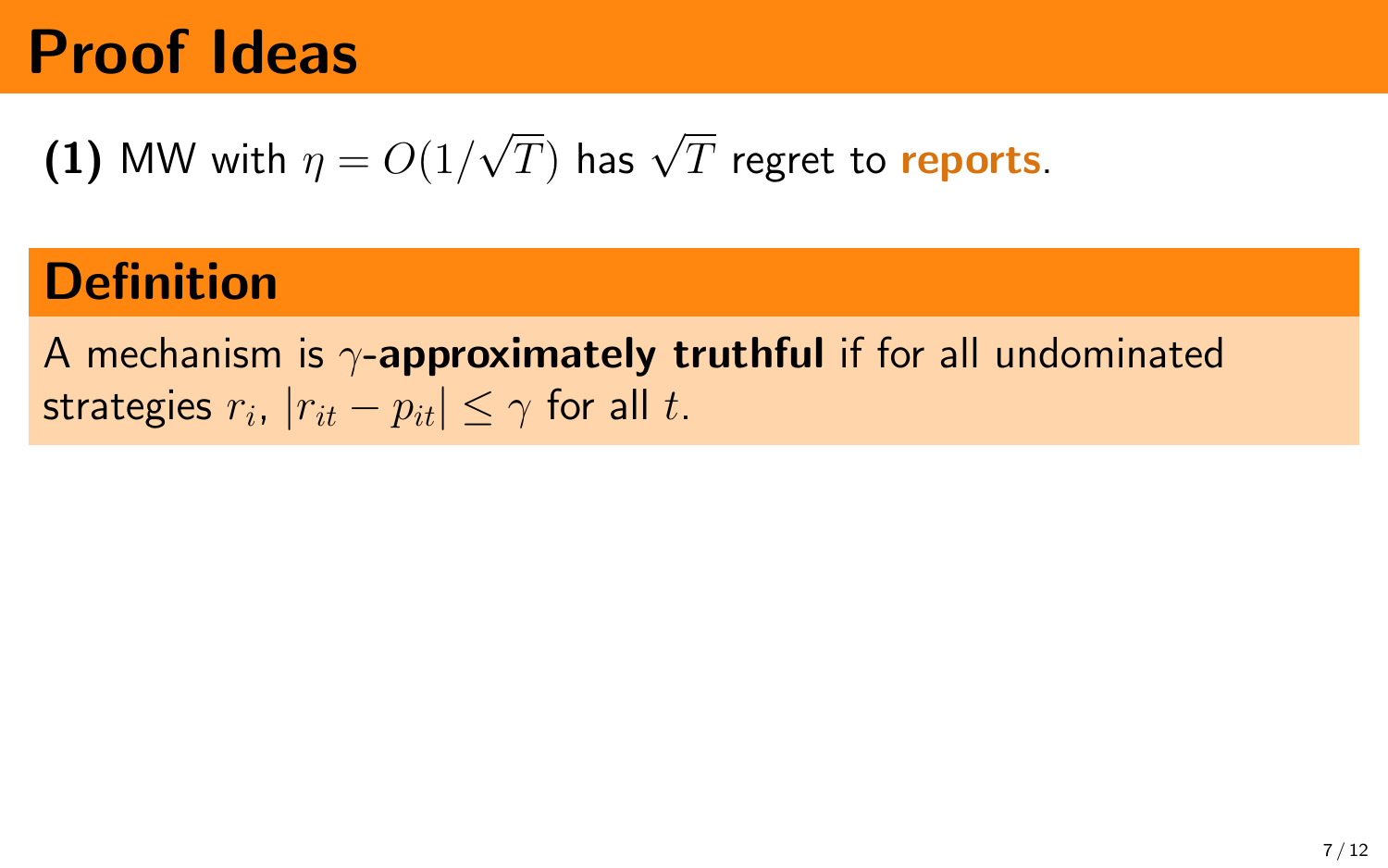(1) MW with 
$$
\eta = O(1/\sqrt{T})
$$
 has  $\sqrt{T}$  regret to **reports**.

### **Definition**

A mechanism is  $\gamma$ -approximately truthful if for all undominated strategies  $r_i$ ,  $|r_{it} - p_{it}| \leq \gamma$  for all  $t.$ 

#### (2) MW is  $4\eta$ -approximately truthful.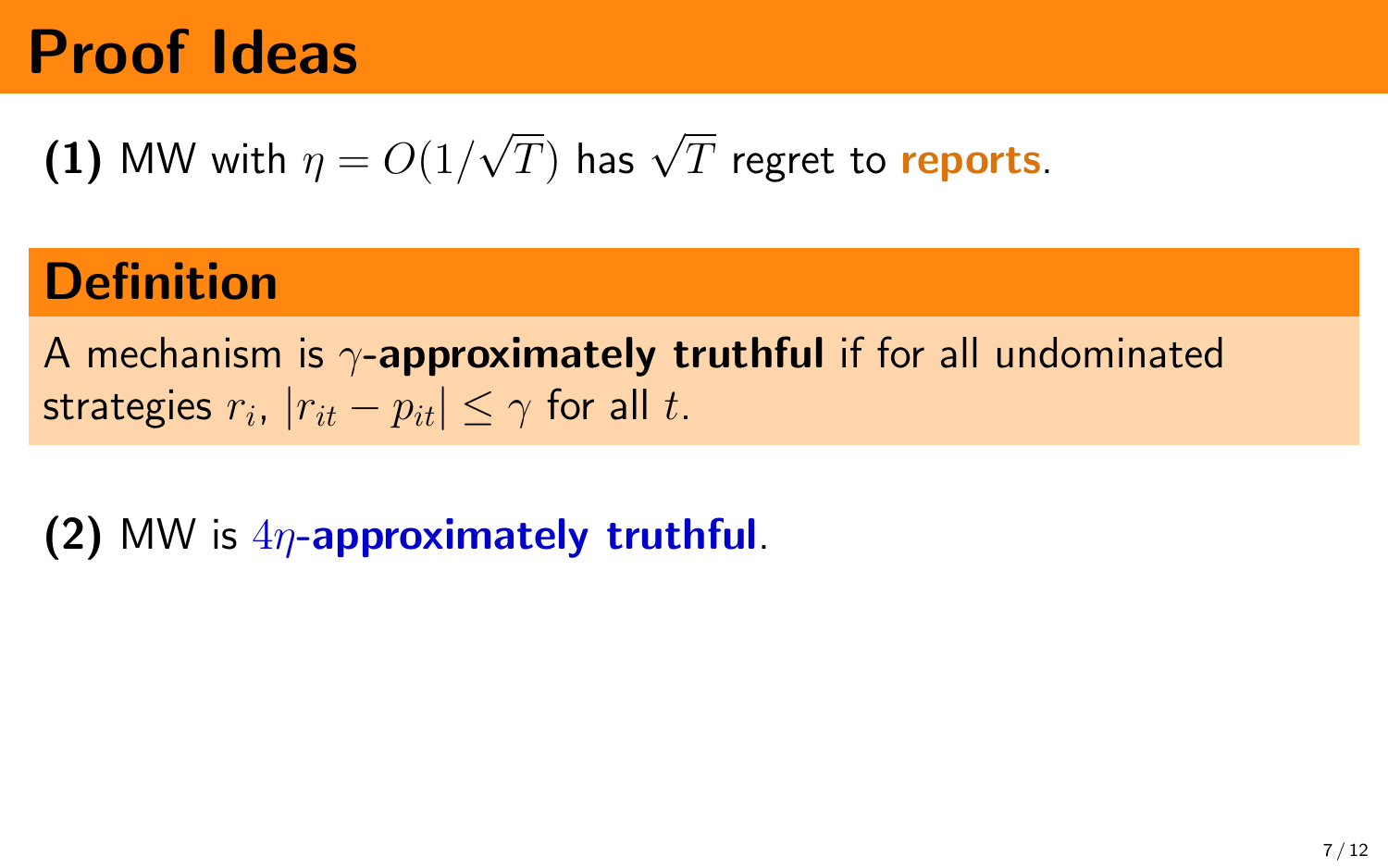(1) MW with 
$$
\eta = O(1/\sqrt{T})
$$
 has  $\sqrt{T}$  regret to **reports**.

### **Definition**

A mechanism is  $\gamma$ -approximately truthful if for all undominated strategies  $r_i$ ,  $|r_{it} - p_{it}| \leq \gamma$  for all  $t.$ 

#### (2) MW is  $4n$ -approximately truthful.

 $(1)+(2) \implies$  MW has  $\sqrt{T}$  regret to beliefs.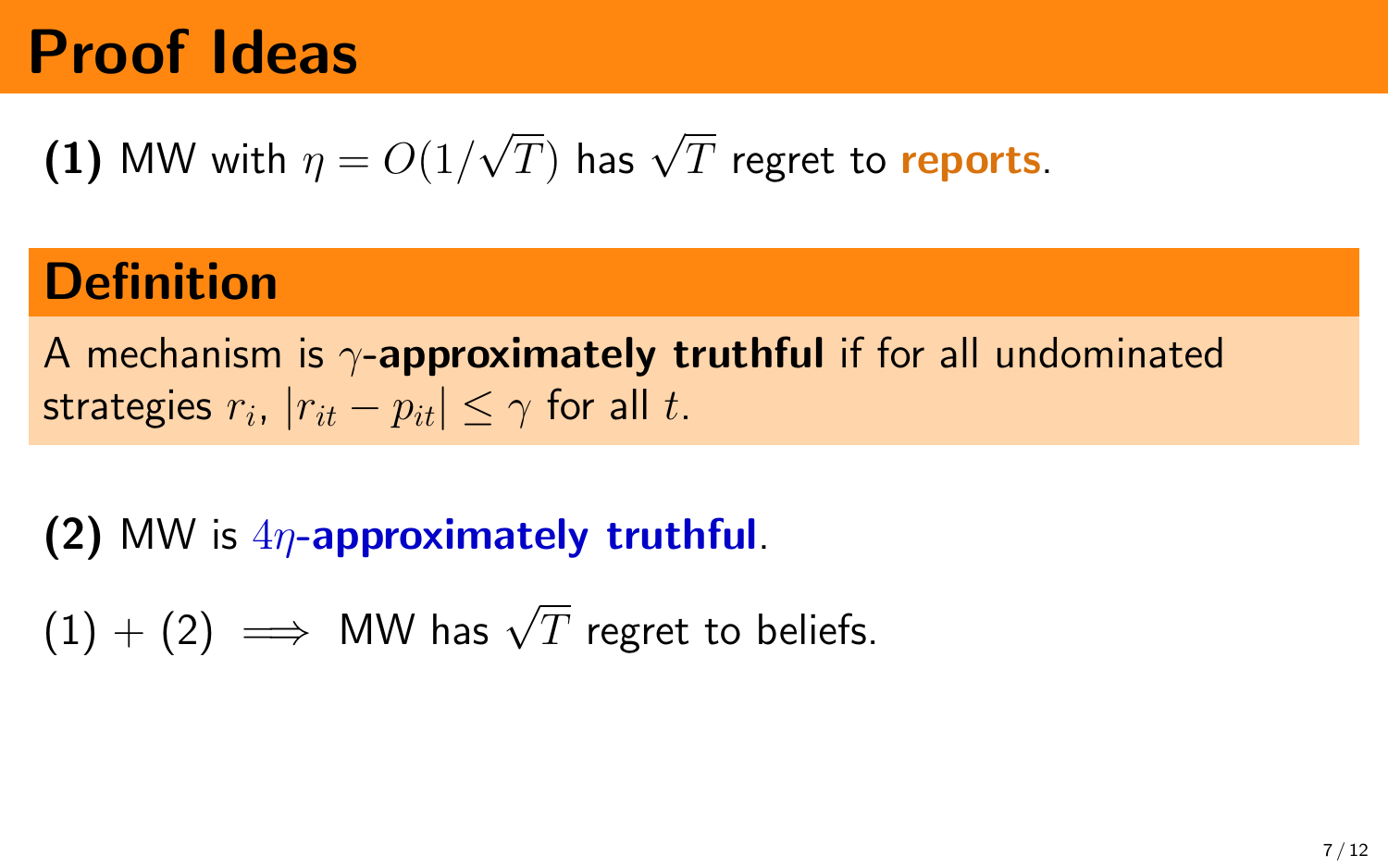(1) MW with 
$$
\eta = O(1/\sqrt{T})
$$
 has  $\sqrt{T}$  regret to **reports**.

### **Definition**

A mechanism is  $\gamma$ -approximately truthful if for all undominated strategies  $r_i$ ,  $|r_{it} - p_{it}| \leq \gamma$  for all  $t.$ 

#### (2) MW is  $4\eta$ -approximately truthful.

 $(1)+(2) \implies$  MW has  $\sqrt{T}$  regret to beliefs.

(Also enables better forecasting competitions.)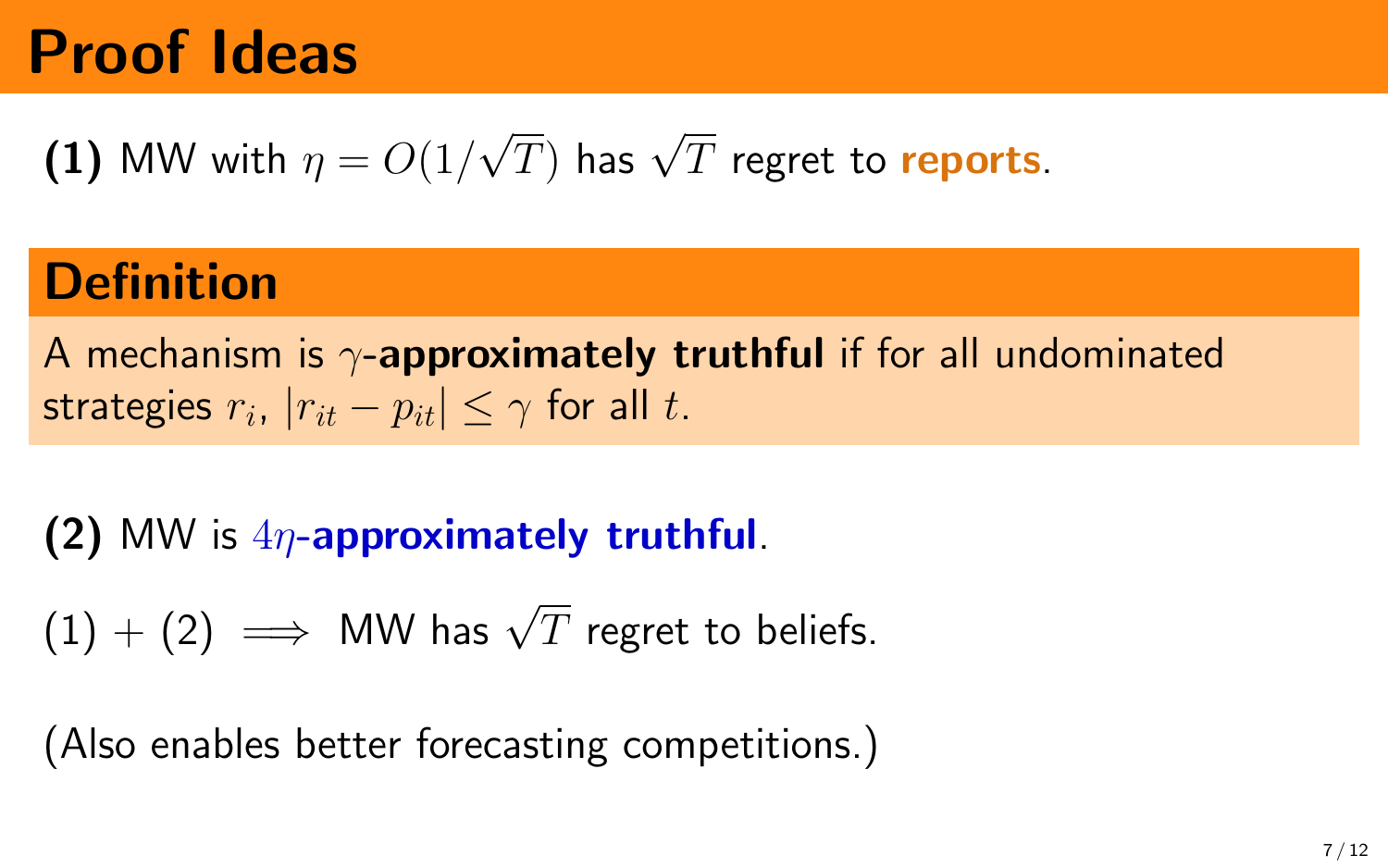### Truthfulness of MW

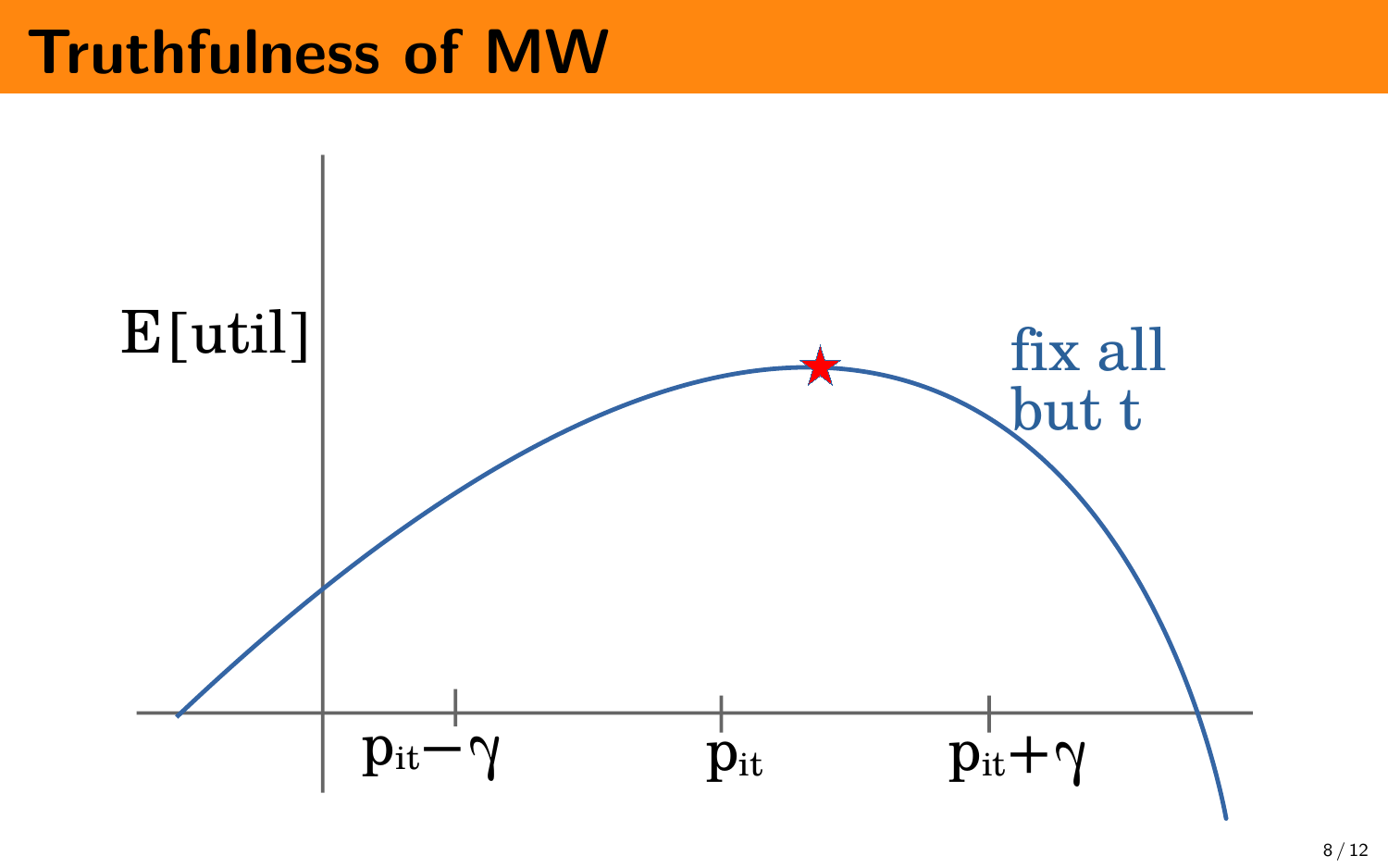### Truthfulness of MW

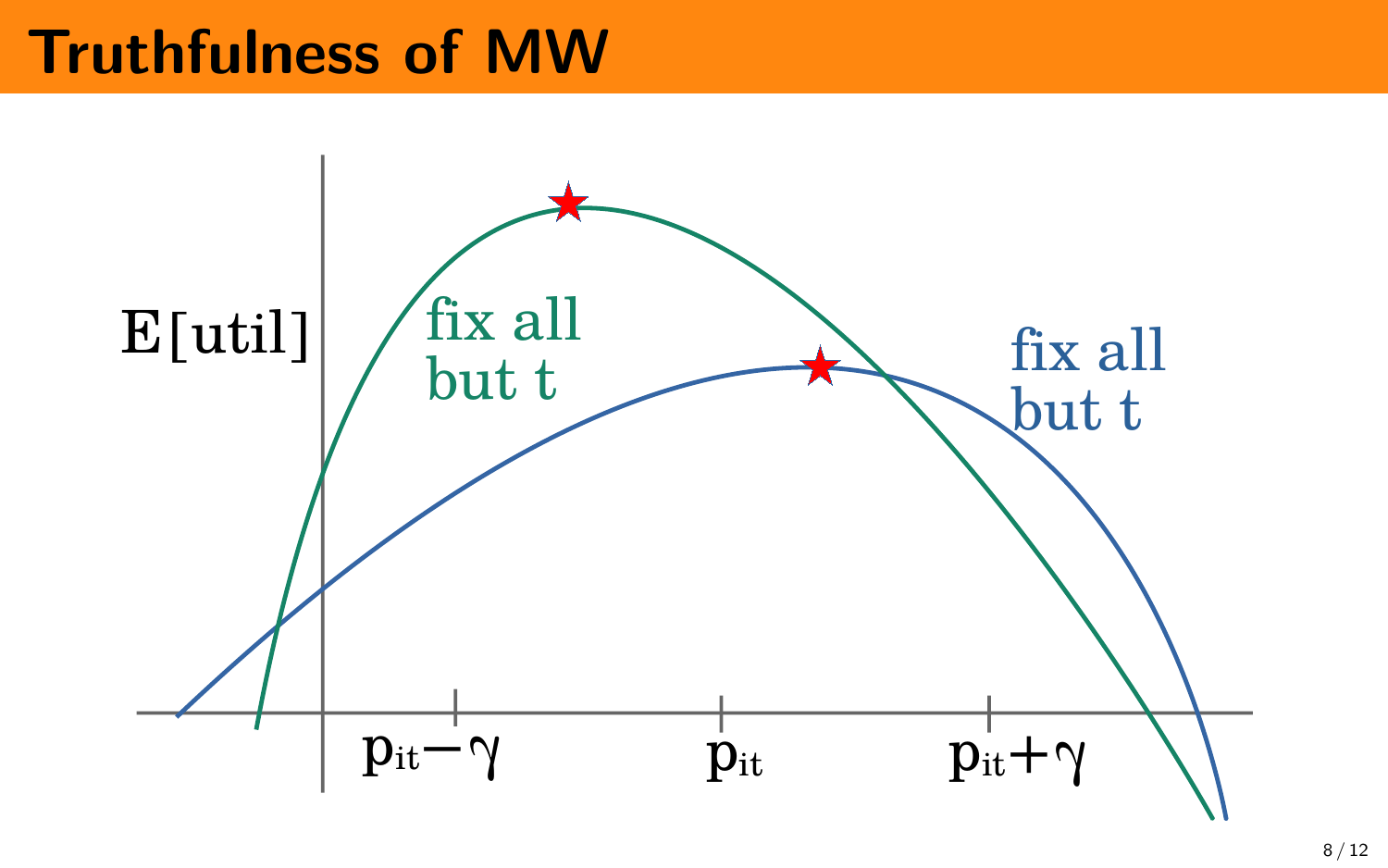## Truthfulness of MW

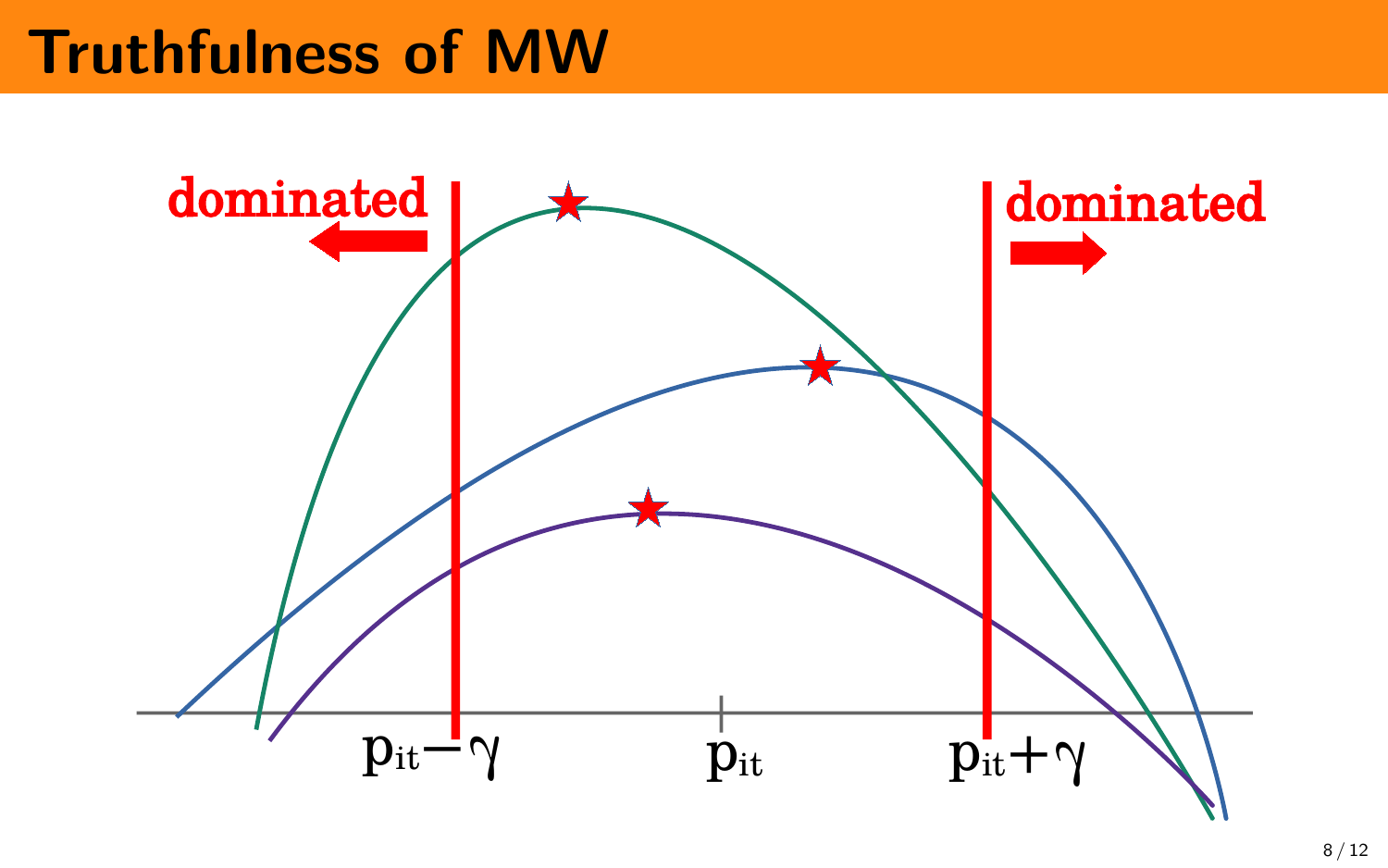Result: MW is very robust.

Is the result robust?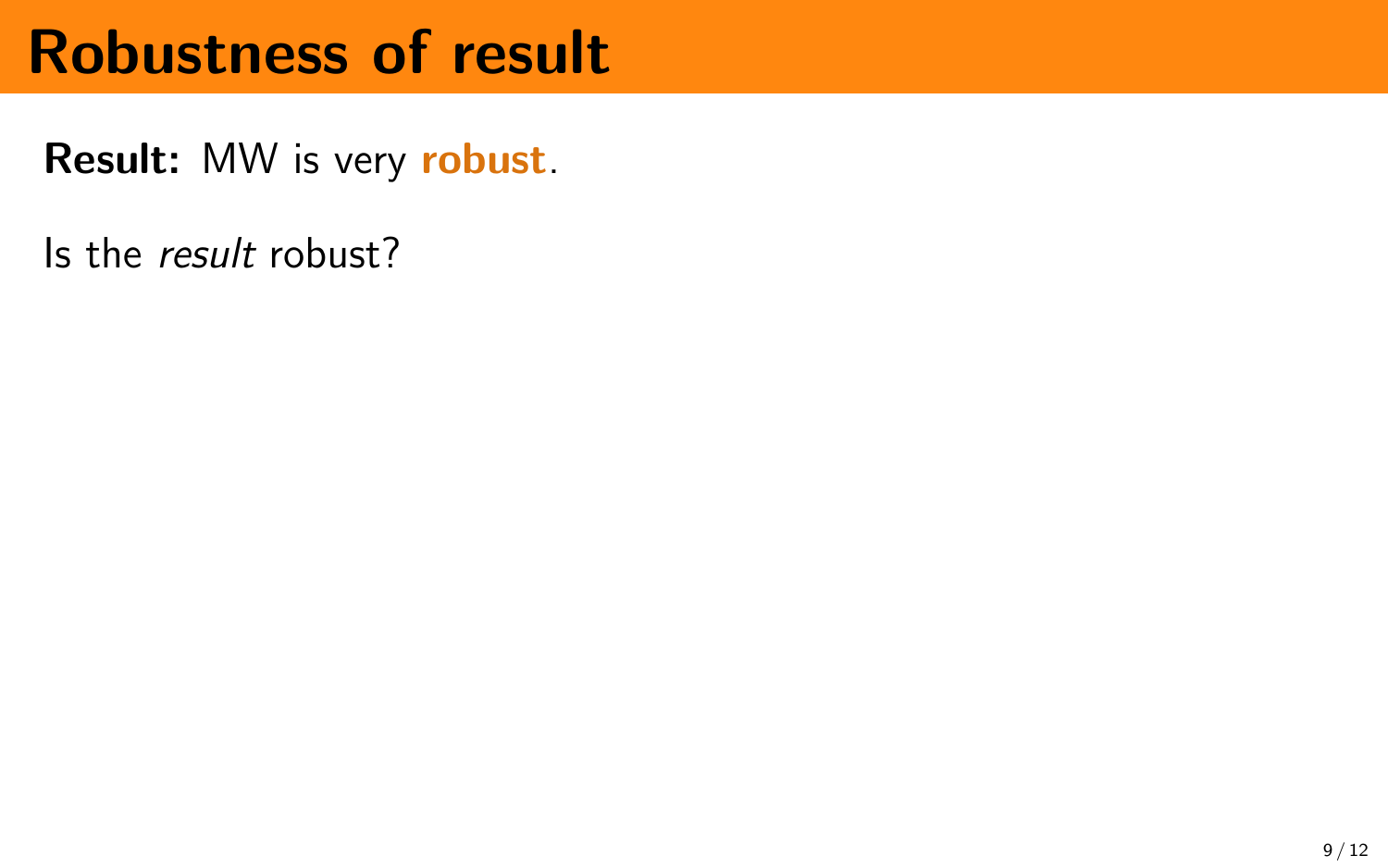Result: MW is very robust.

Is the result robust?

Not really: need specific conditions on FTRL regularizer. e.g. OGD fails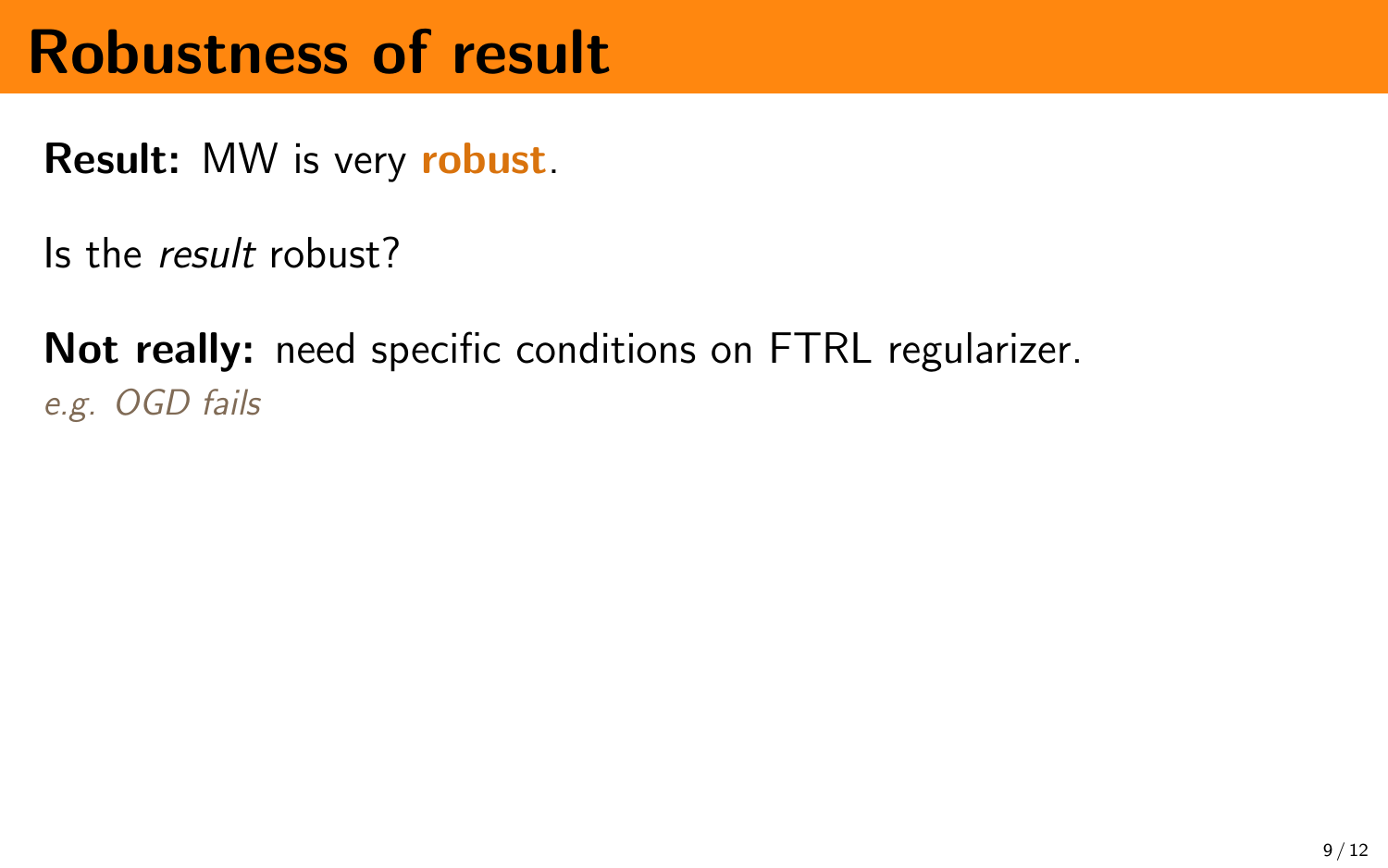Result: MW is very robust.

Is the result robust?

Not really: need specific conditions on FTRL regularizer. e.g. OGD fails

But: Report Noisy Min is also approximately truthful: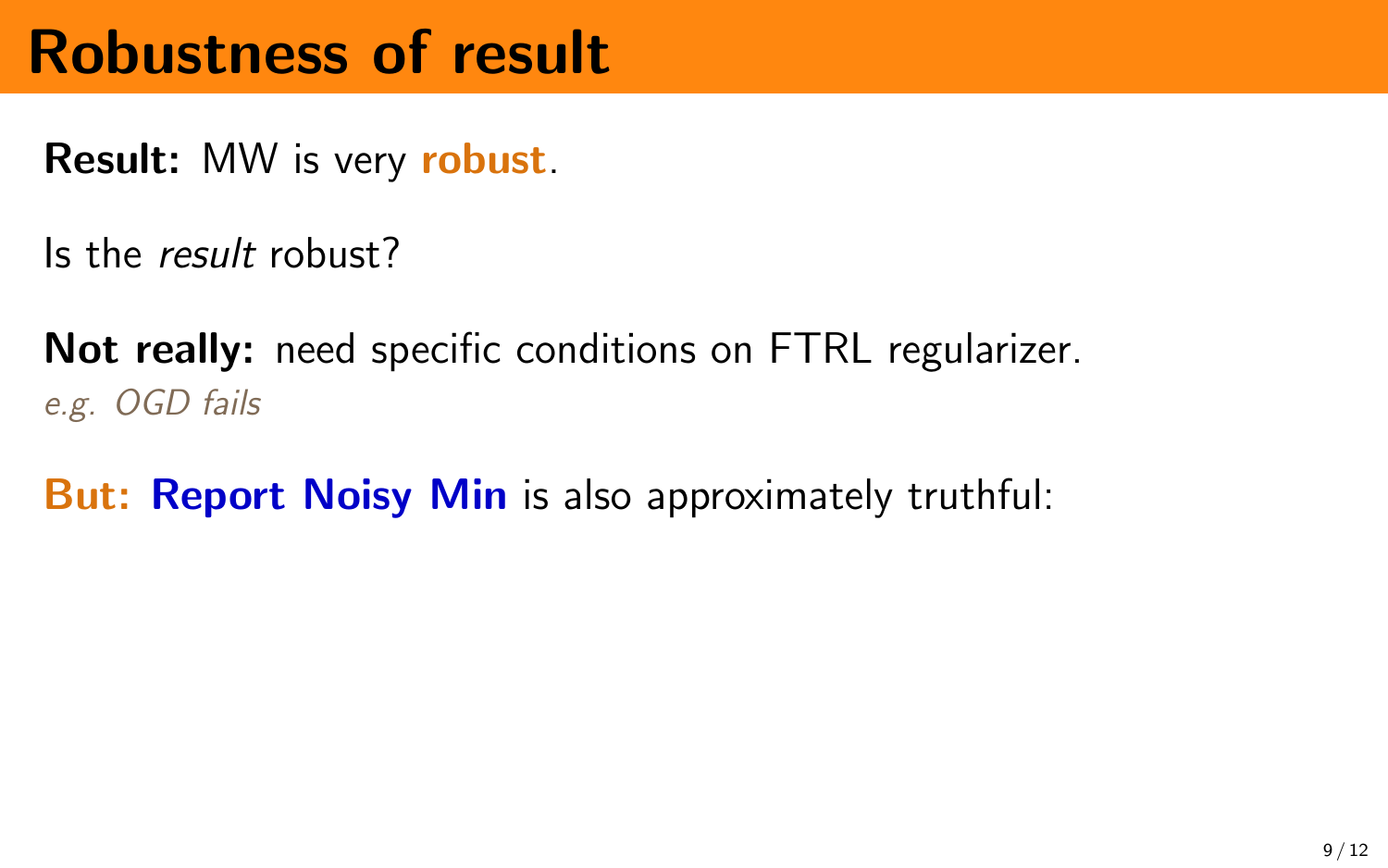Result: MW is very robust.

Is the result robust?

Not really: need specific conditions on FTRL regularizer. e.g. OGD fails

But: Report Noisy Min is also approximately truthful: 1 Let  $Y_i =$  (total loss of  $i$ ) + Laplace( $\gamma$ )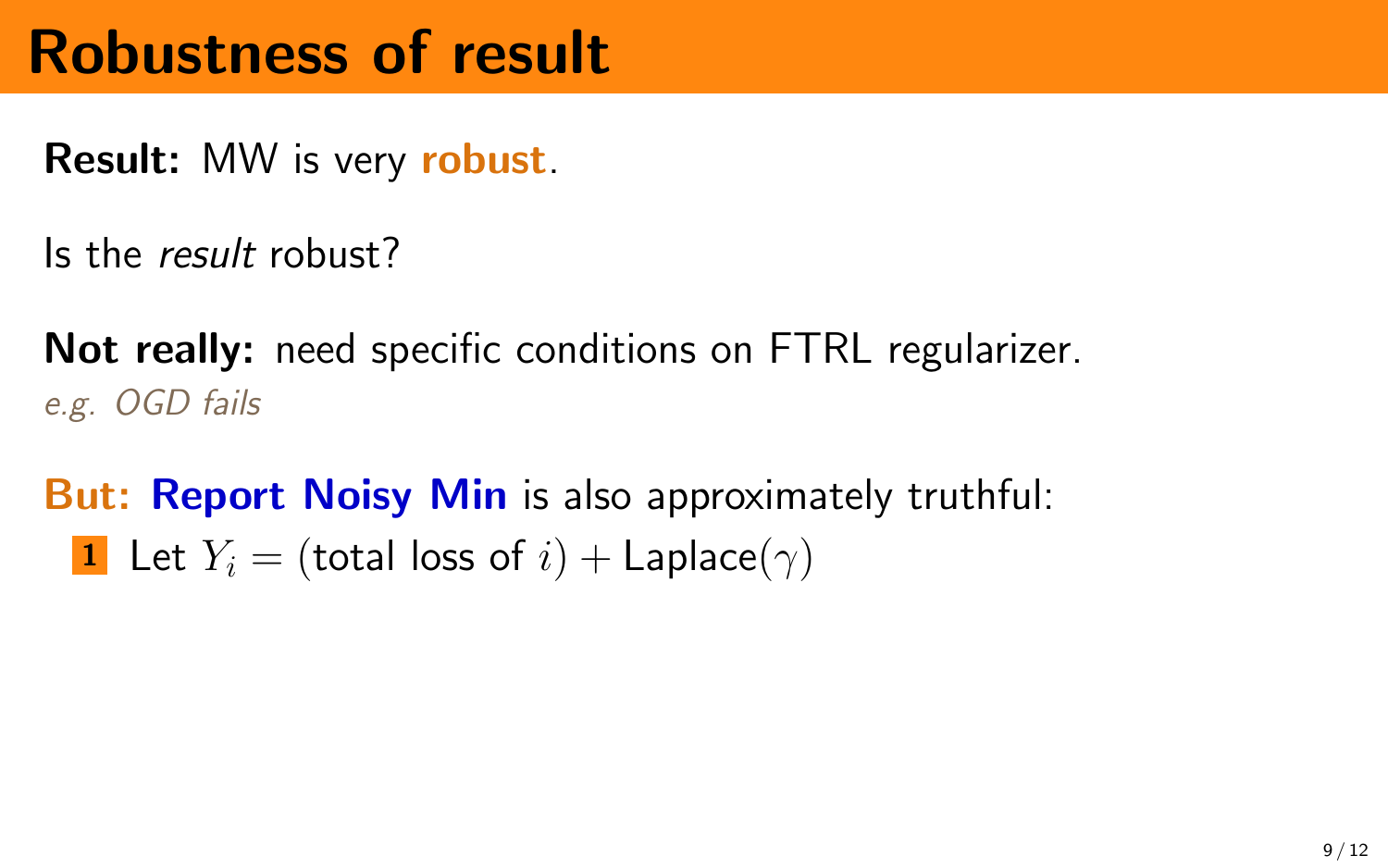Result: MW is very robust.

Is the result robust?

Not really: need specific conditions on FTRL regularizer. e.g. OGD fails

But: Report Noisy Min is also approximately truthful:

- 1 Let  $Y_i =$  (total loss of  $i$ ) + Laplace( $\gamma$ )
- **2** Choose  $\arg \min_i Y_i$ .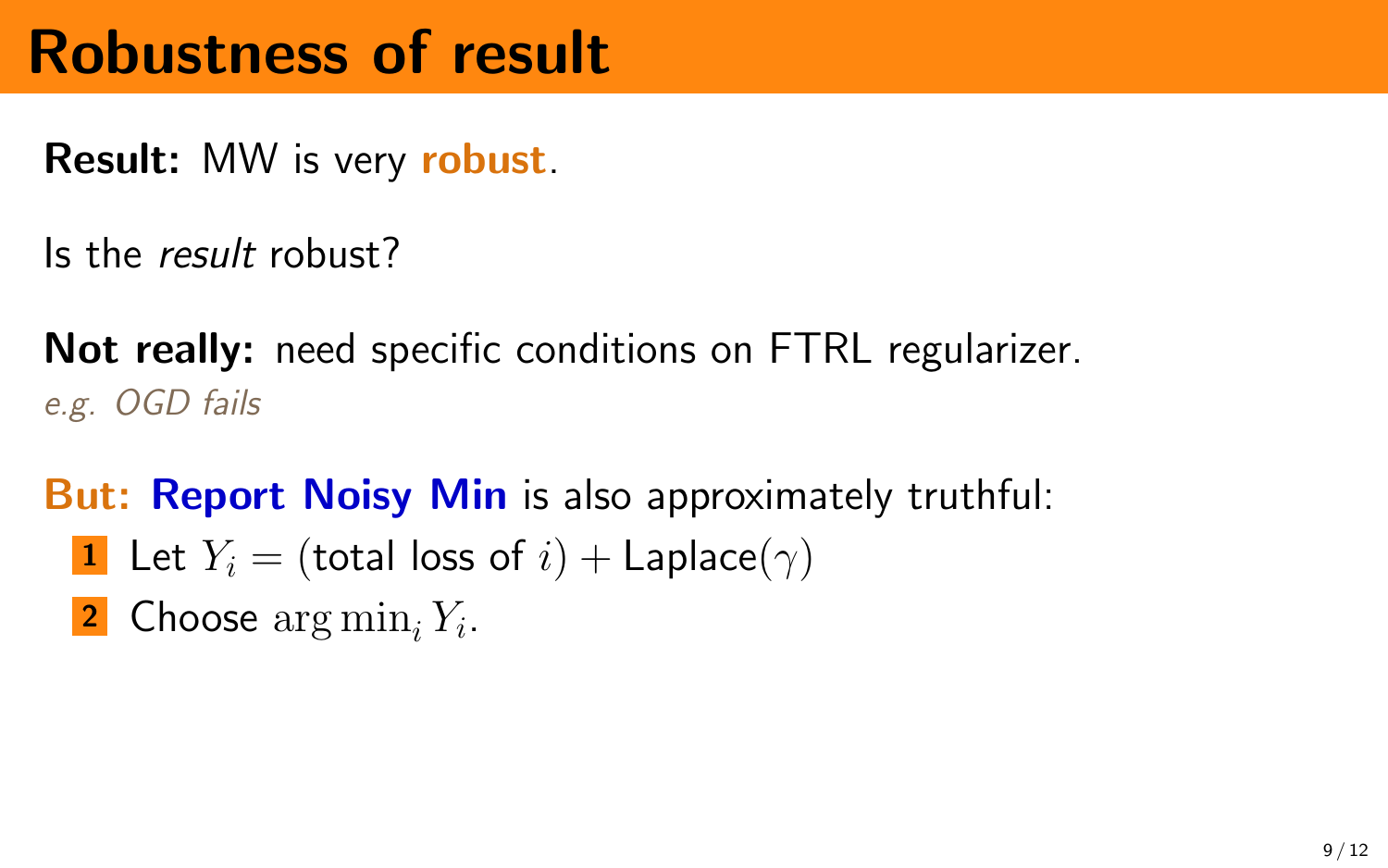Result: MW is very robust.

Is the result robust?

Not really: need specific conditions on FTRL regularizer. e.g. OGD fails

But: Report Noisy Min is also approximately truthful:

- 1 Let  $Y_i =$  (total loss of  $i$ ) + Laplace( $\gamma$ )
- **2** Choose  $\arg \min_i Y_i$ .

But but: not true for Gaussian noise!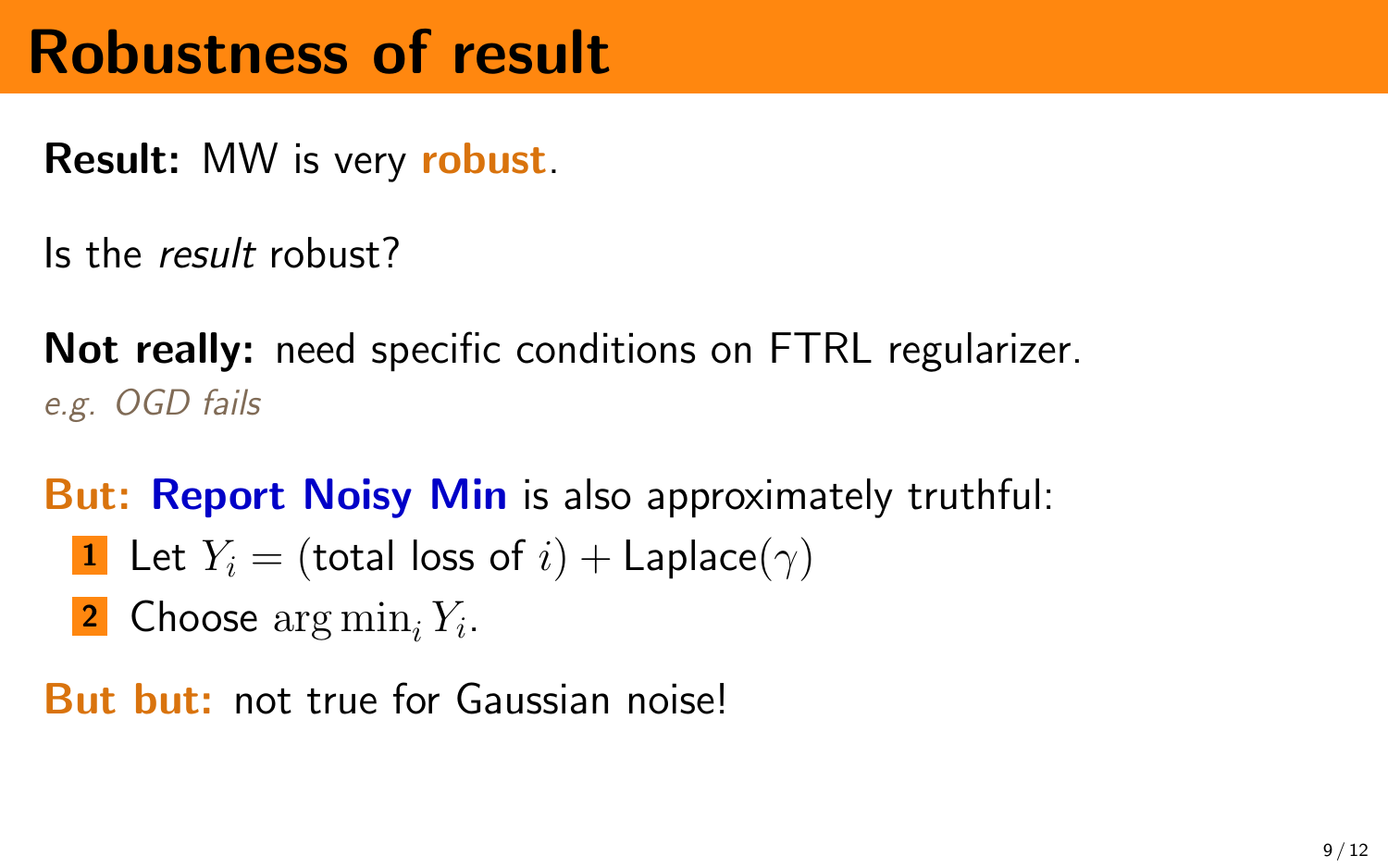### Truthfulness of Report Noisy Min

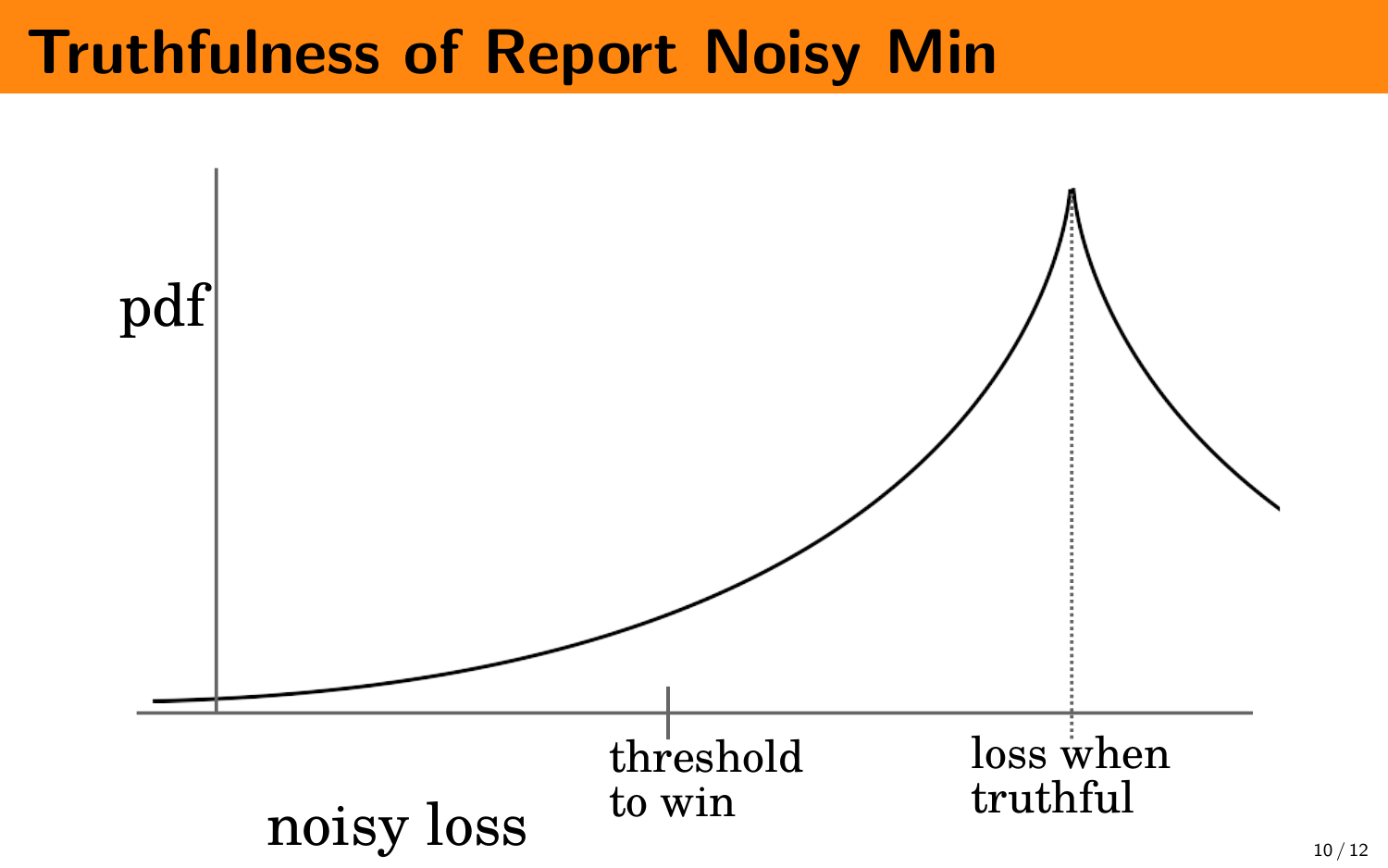### Truthfulness of Report Noisy Min

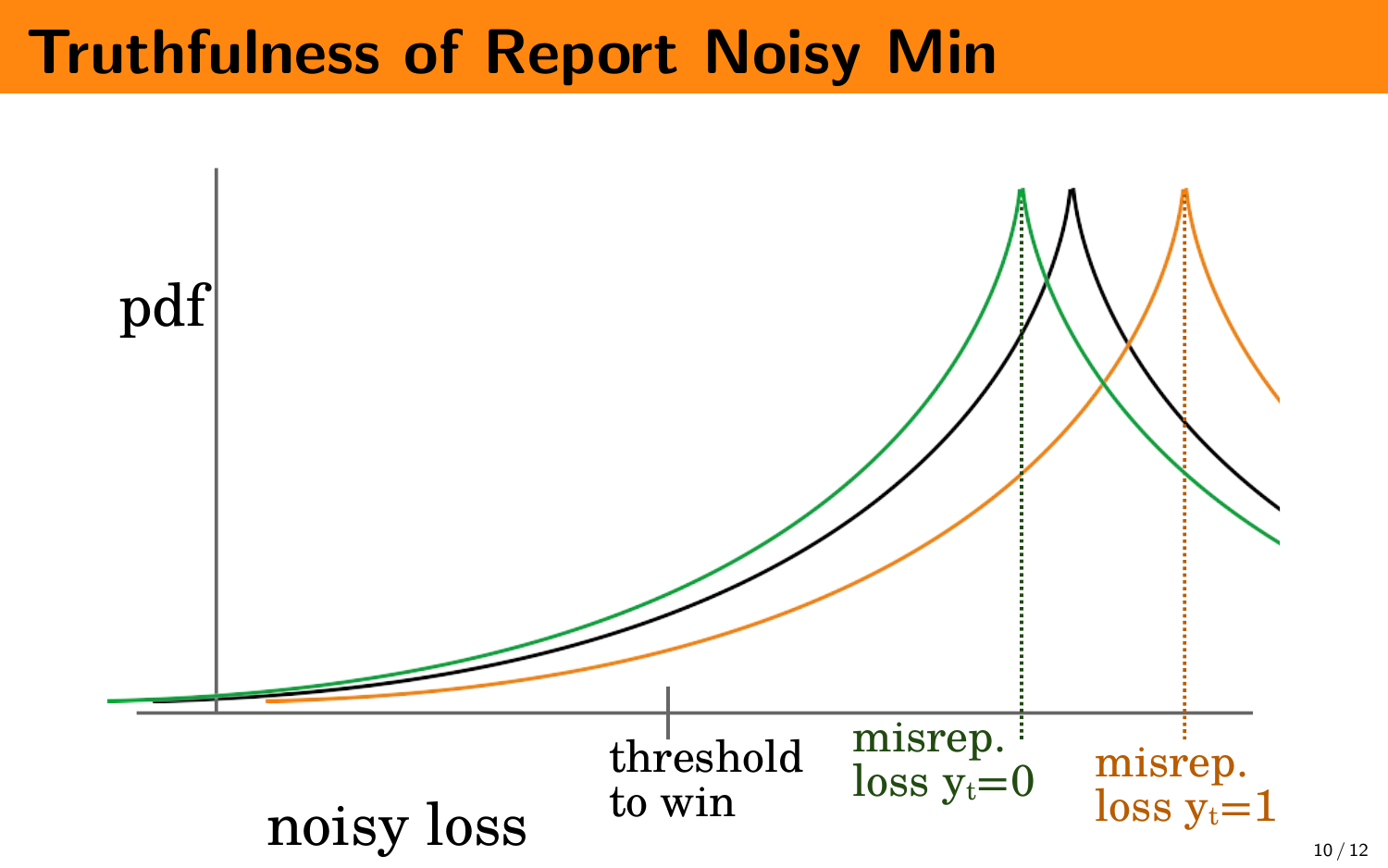### Truthfulness of Report Noisy Min

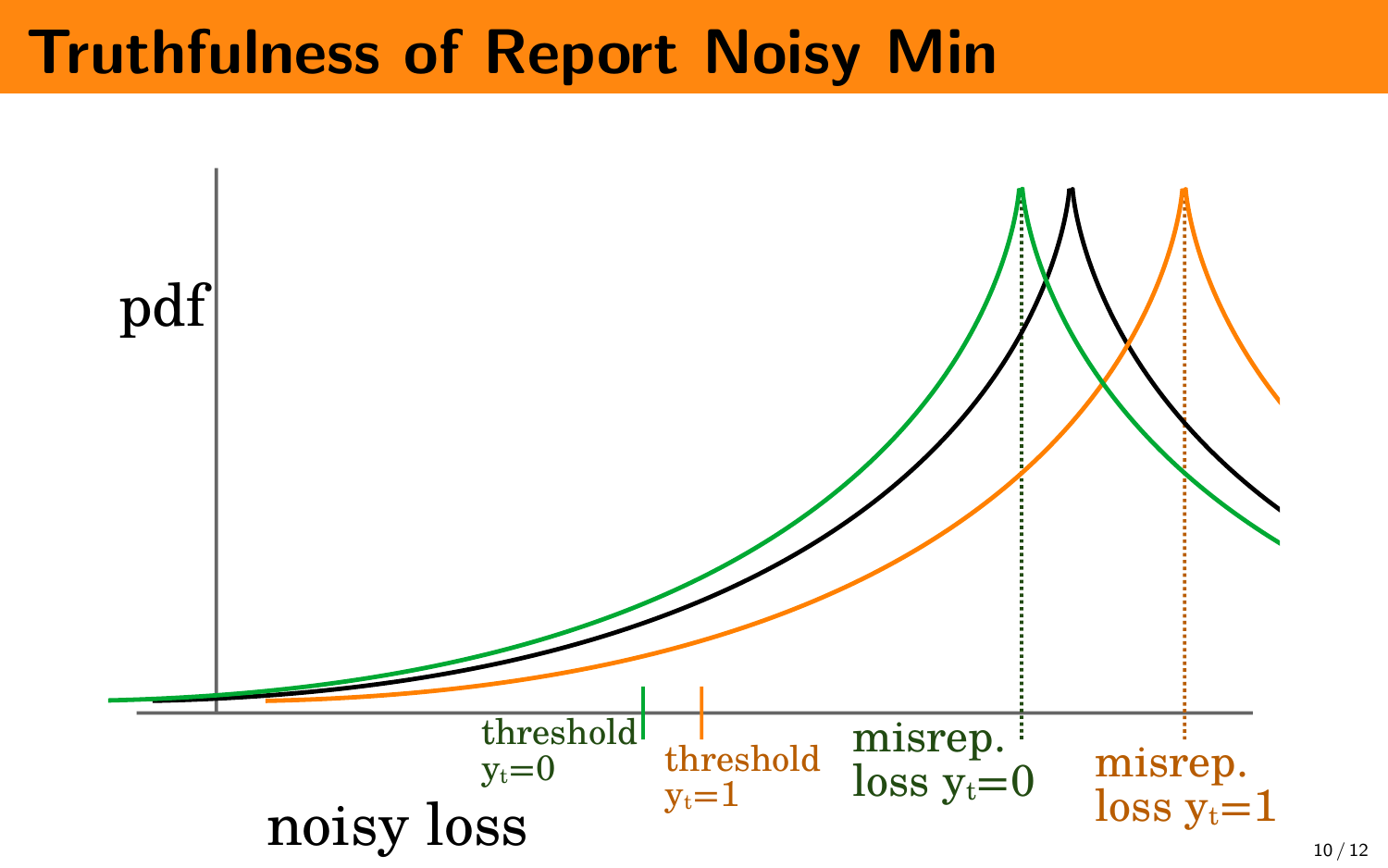# Model of strategic behavior

#### Our model: immutable beliefs

- **Participant has beliefs**  $p_{it}$ , unchanging
- Strategy is a plan of reports  $r_{i1}, \ldots, r_{iT}$
- Believes rounds are independent, opponents have plans  $r_{it}$
- Utility is arbitrary positive-weighted sum of  $Pr[chosen]$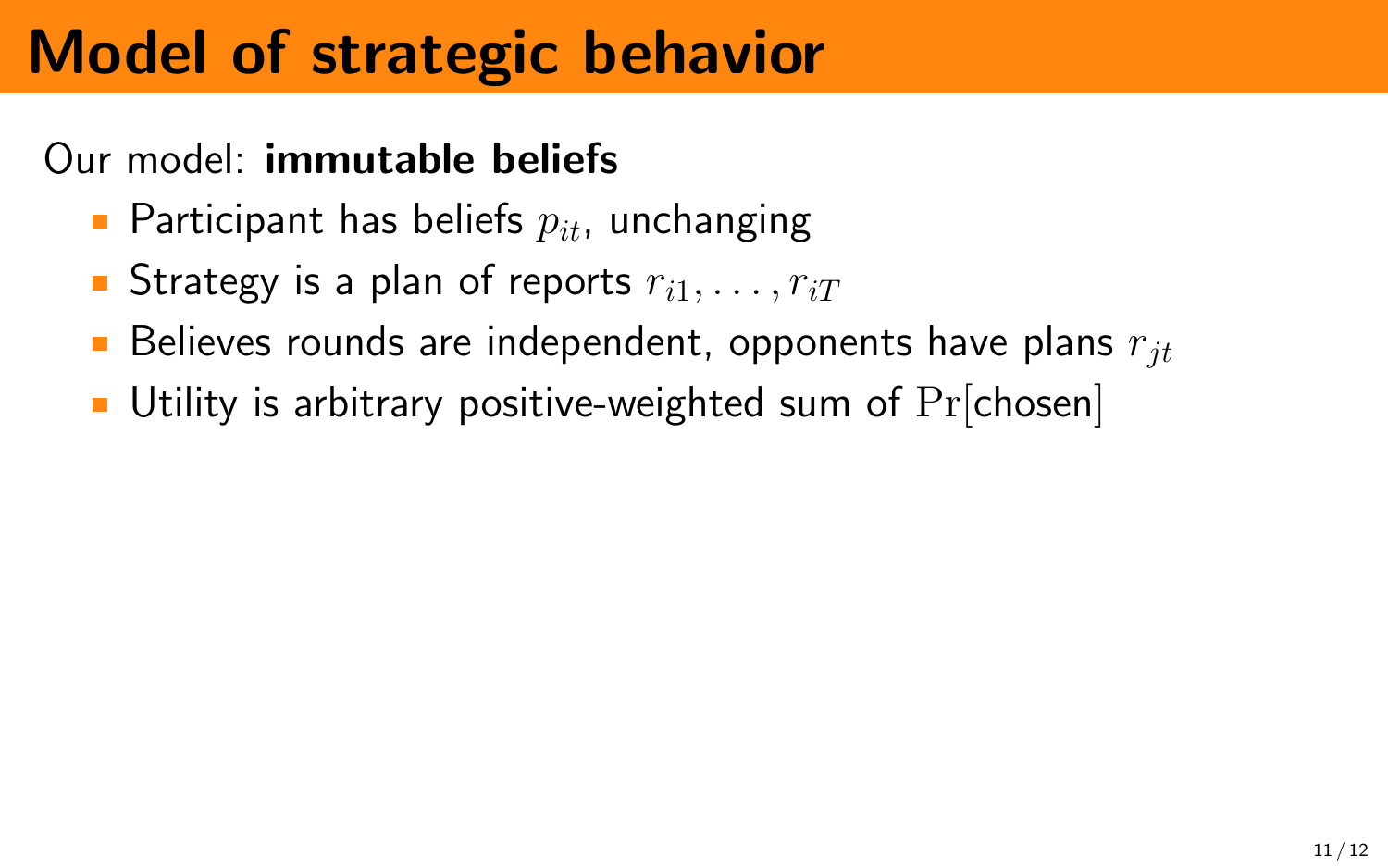# Model of strategic behavior

#### Our model: immutable beliefs

- **Participant has beliefs**  $p_{it}$ , unchanging
- Strategy is a plan of reports  $r_{i1}, \ldots, r_{iT}$
- Believes rounds are independent, opponents have plans  $r_{it}$
- Utility is arbitrary positive-weighted sum of  $Pr[chosen]$

Extensions / questions: Bayesian models, sequential equilibrium, . . .

### **Conjecture**

MW achieves strategic regret  $O($ √  $\left(T\right)$  in any of the above models.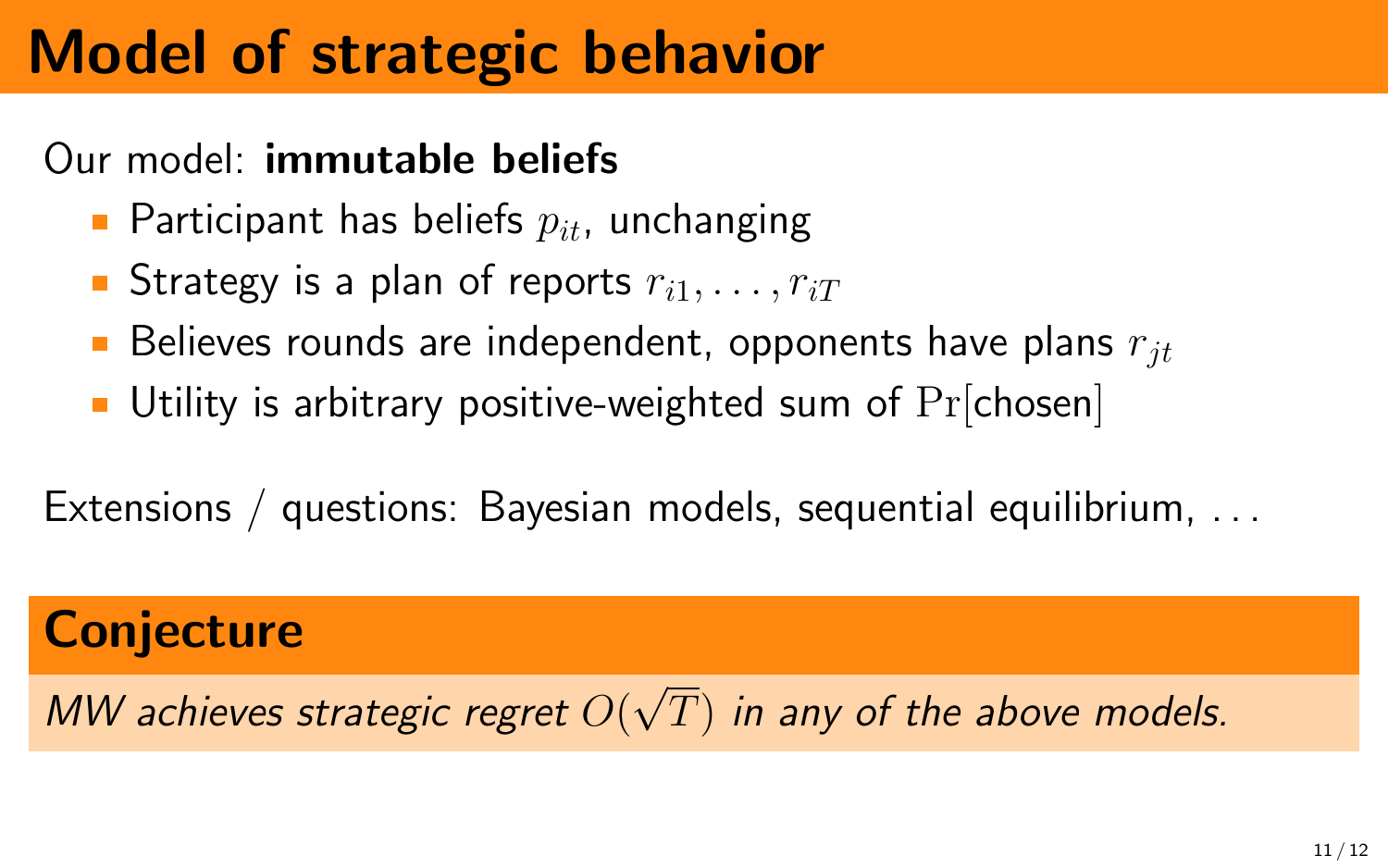# Conclusion

#### Setting:

- **1** Online learning from strategic experts
- **2** Experts try to maximize expected  $#$  times chosen
- <sup>3</sup> Immutable belief model

#### Results:

- $\textbf{1} \hspace{.1cm}$  MW has strategic regret  $O($ √  $\left(T\right)$  in undominated strategies.
- 2 exponentially more efficient forecasting competitions (not covered)

#### Open problems:

- 1 Truthful no-regret algorithm?
- 2 Bayesian settings